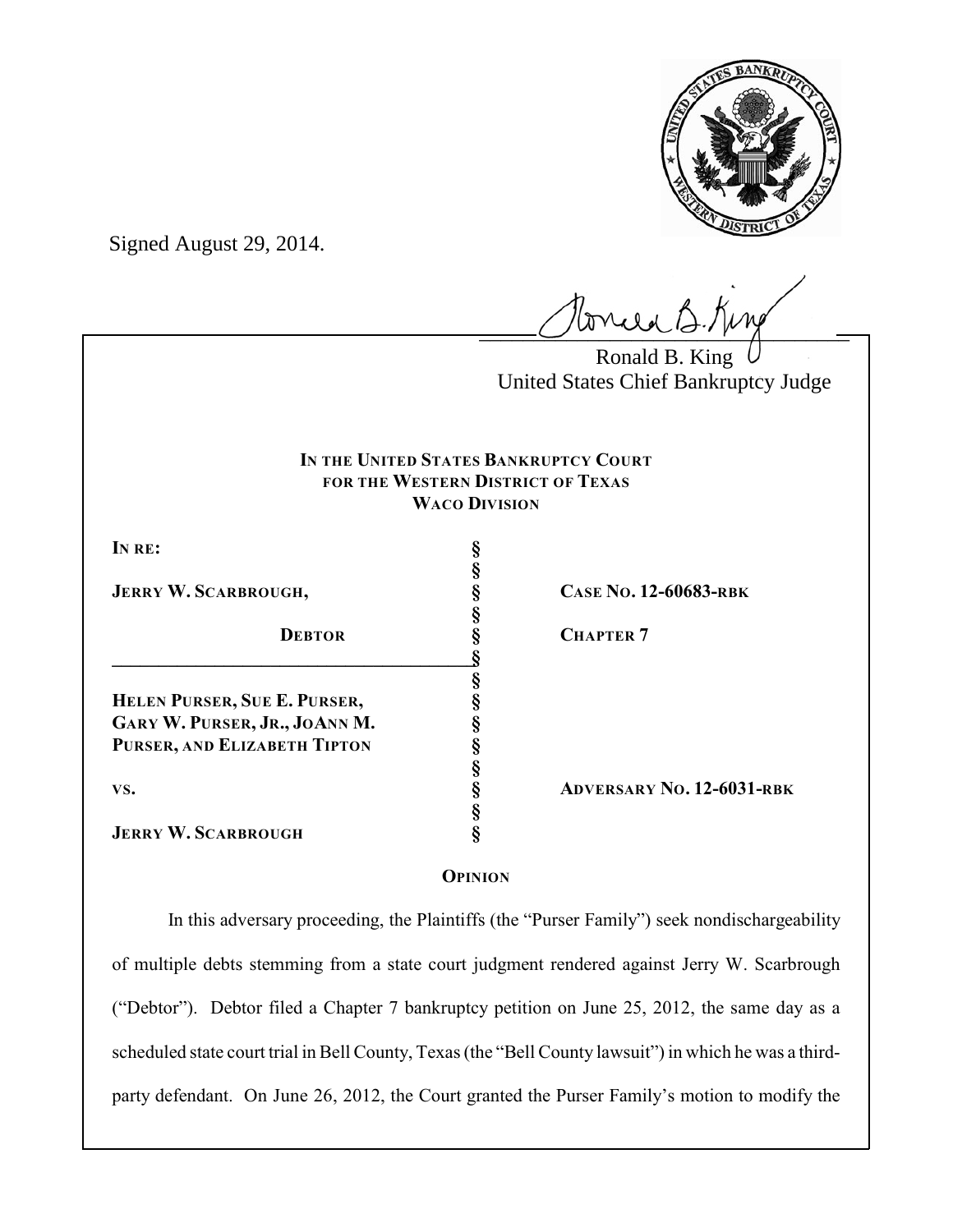automatic stay to allow the Bell County lawsuit to proceed. After obtaining judgment on the jury verdict against Debtor for over ten million dollars in the Bell County lawsuit, the Purser Family initiated this adversary proceeding.

### I. *Jurisdiction and Venue*.

This Court has jurisdiction to render a final judgment in this core proceeding pursuant to 28 U.S.C. § 157(b)(2)(I). Venue is appropriate under 28 U.S.C. §§ 1408 & 1409(a).

### II. *The Parties*.

*Jerry Scarbrough* is an attorney in Killeen, Bell County, Texas, who is board certified in personal injury law. He represented Melissa Deaton in the Bell County lawsuit against the Purser Family. Because of his conduct, the Purser Family eventually joined him as a third-party defendant with Ms. Deaton and another individual, Denise Steele. Helen Purser seeks nondischargeability of the Bell County judgment against him under  $\S$  523(a)(2)(A) and (a)(6), and the other members of the Purser Family seek nondischargeability under  $\S$  523(a)(6).

*Helen Purser* was married to Gary Purser, Sr. for 59 years until his death in 2011. She is the mother of Elizabeth Tipton, Gary Purser, Jr., and Sue Purser. She was a third-party plaintiff in the Bell County lawsuit and obtained judgment against Debtor for sanctions, fraud, civil conspiracy, and defamation. In this adversary proceeding, she is the only plaintiff alleging nondischargeability based on § 523(a)(2)(A) against Debtor. Along with her children and daughter-in-law, she also brought a claim against Debtor under § 523(a)(6).

*Elizabeth Purser Tipton* is the older daughter of Helen and Gary Purser, Sr. Gary Purser, Jr. and Sue Purser are her brother and sister, respectively. She was the last Purser Family member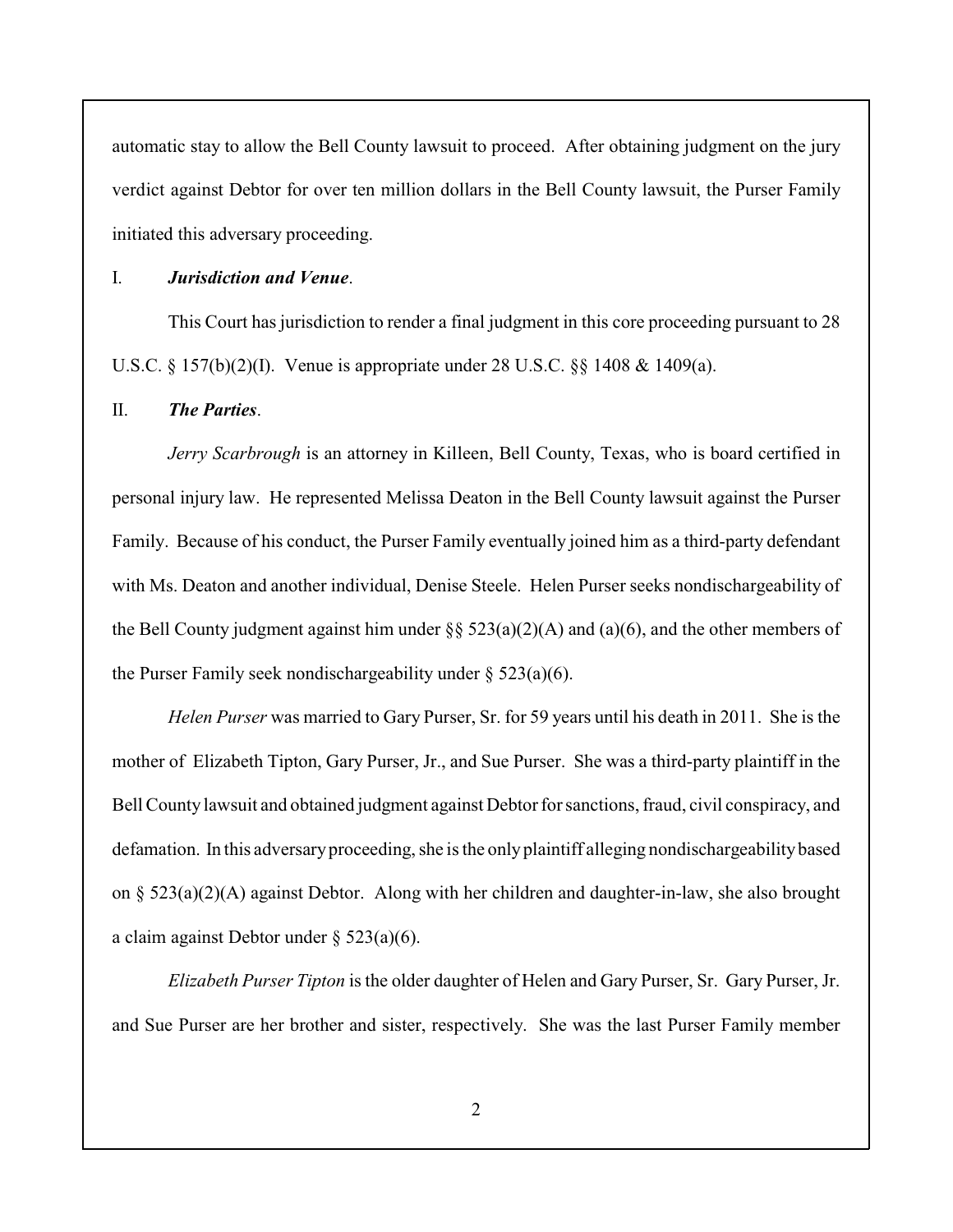added to the Bell County lawsuit, and through counsel, obtained a defamation judgment against Debtor. She is an attorney and elected to represent herself in this adversary proceeding. She seeks nondischargeability of the Bell County defamation judgment under  $\S 523(a)(6)$ .

*Gary W. Purser, Jr.* ("Bubba Purser") is his father's namesake and the son of Helen and Gary Purser, Sr. His sisters are Elizabeth Tipton and Sue Purser. He is married to JoAnn Purser, who is also a plaintiff. Along with his mother, wife, and sisters, Bubba Purser is asserting a  $\S 523(a)(6)$ claim based on the Bell County defamation judgment against Debtor.

*JoAnn Purser* is Bubba Purser's wife and is related to the rest of the Purser Family by marriage. She obtained a defamation judgment against Debtor in the Bell County lawsuit and seeks to have it held nondischargeable under  $\S$  523(a)(6).

*Sue E. Purser*<sup>1</sup> is the younger daughter of Helen and Gary Purser, Sr. She is the sister of Elizabeth Tipton and Bubba Purser. She was a party in the Bell County lawsuit against Debtor and now seeks nondischargeability of the defamation judgment under  $\S 523(a)(6)$ .

## III. *The Non-Parties*.

*Gary W. Purser, Sr.* ("Gary Purser")<sup>2</sup> passed away on July 28, 2011. He was Helen Purser's husband of 59 years and the father of Elizabeth Tipton, Bubba Purser, and Sue Purser. He was a successful construction contractor and real estate developer in Killeen, Texas, who earned significant wealth during his lifetime. During the last few years of his life, his relationship with and monetary

<sup>&</sup>lt;sup>1</sup>Sue Purser is the maiden name of Sue Van Zanten. She will be referred to as Sue Purser because that is consistent with the name on the case caption.

<sup>&</sup>lt;sup>2</sup>For purposes of clarity, the Court will refer to Gary Purser, Sr., as "Gary Purser," and his son Gary Purser, Jr., as "Bubba Purser."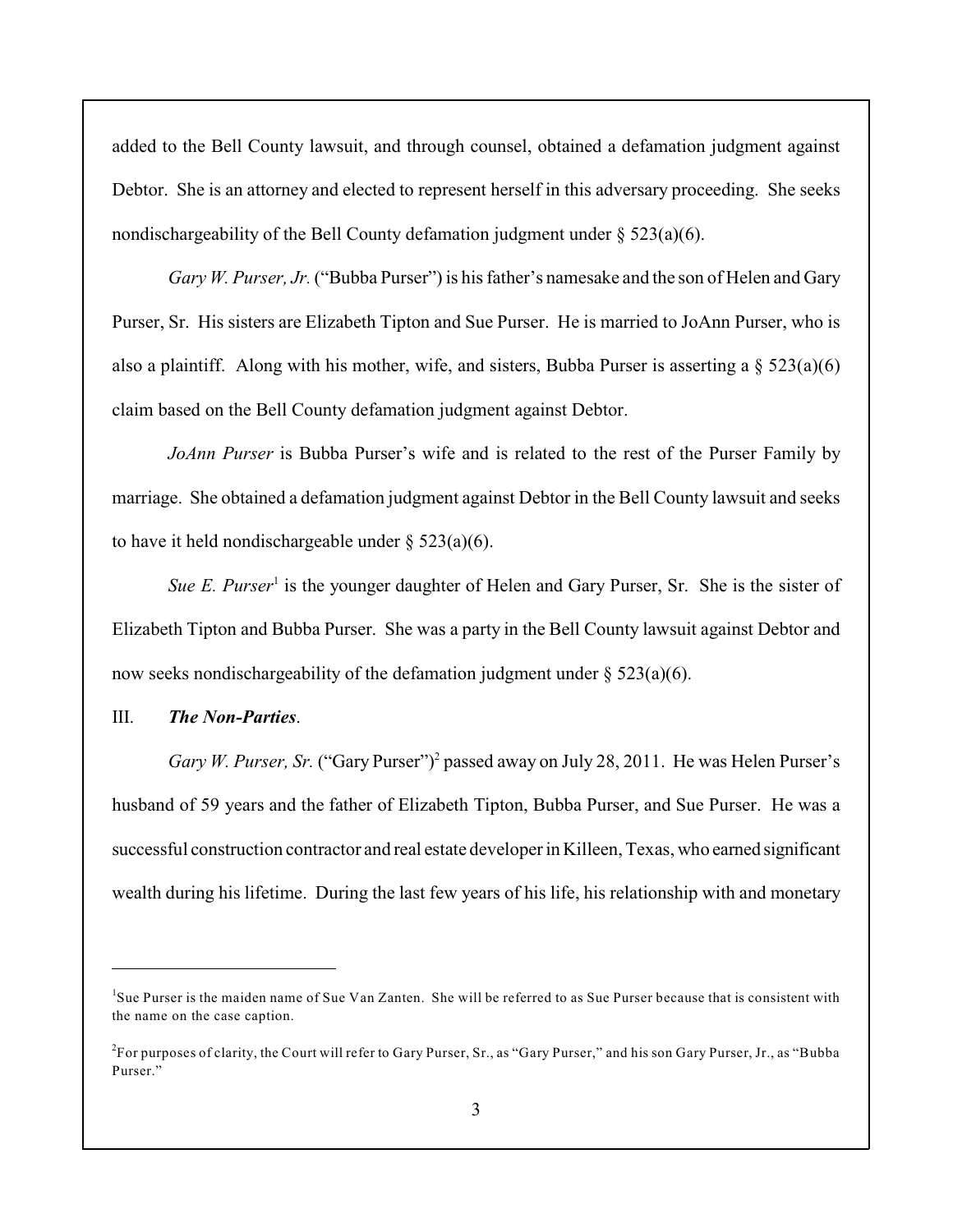gifts to Melissa Deaton and Denise Steele led to his family's lawsuit against Ms. Deaton, Ms. Steele, and eventually, Debtor.

*Melissa Deaton* was a party in the Bell County lawsuit and was sued in connection with her interactions with Gary Purser. She resided in Temple, Texas, which is also located in Bell County, and was close friends with Ms. Steele. She retained Debtor as counsel in the Bell County lawsuit, but he had to withdraw from representing her when he became a third-party defendant. The Purser Family obtained a judgment against her for fraud, civil conspiracy, defamation, and sanctions. She is not a party to this adversary proceeding but testified as a witness on behalf of Debtor.

*Denise Steele* was a party in the Bell County lawsuit and was sued in connection with her interactions with Gary Purser. The Purser Family obtained a judgment against her for fraud, civil conspiracy, and defamation. She is not a party to this adversary proceeding.

*Shawn Richeson* was employed by Debtor on a contract basis as an information technology ("IT") technician in Killeen, Texas. He handled several pieces of digitally recorded evidence that were relevant to the Bell County lawsuit. He has injected himself into this controversy by recanting his previous testimony and destroying potentially relevant evidence. This Court previously sanctioned him for spoliation of evidence. The district court affirmed this Court's sanctions order and sanctioned Mr. Richeson for filing a frivolous appeal. He is not a party to this adversary proceeding but testified as a witness for Debtor.

## IV. *Background Facts Leading to the Bell County Lawsuit*.

Some background information is necessary to give context to the Purser Family's dispute with Debtor. Gary Purser met Ms. Steele in 2006 at a Red Lobster restaurant in Killeen where she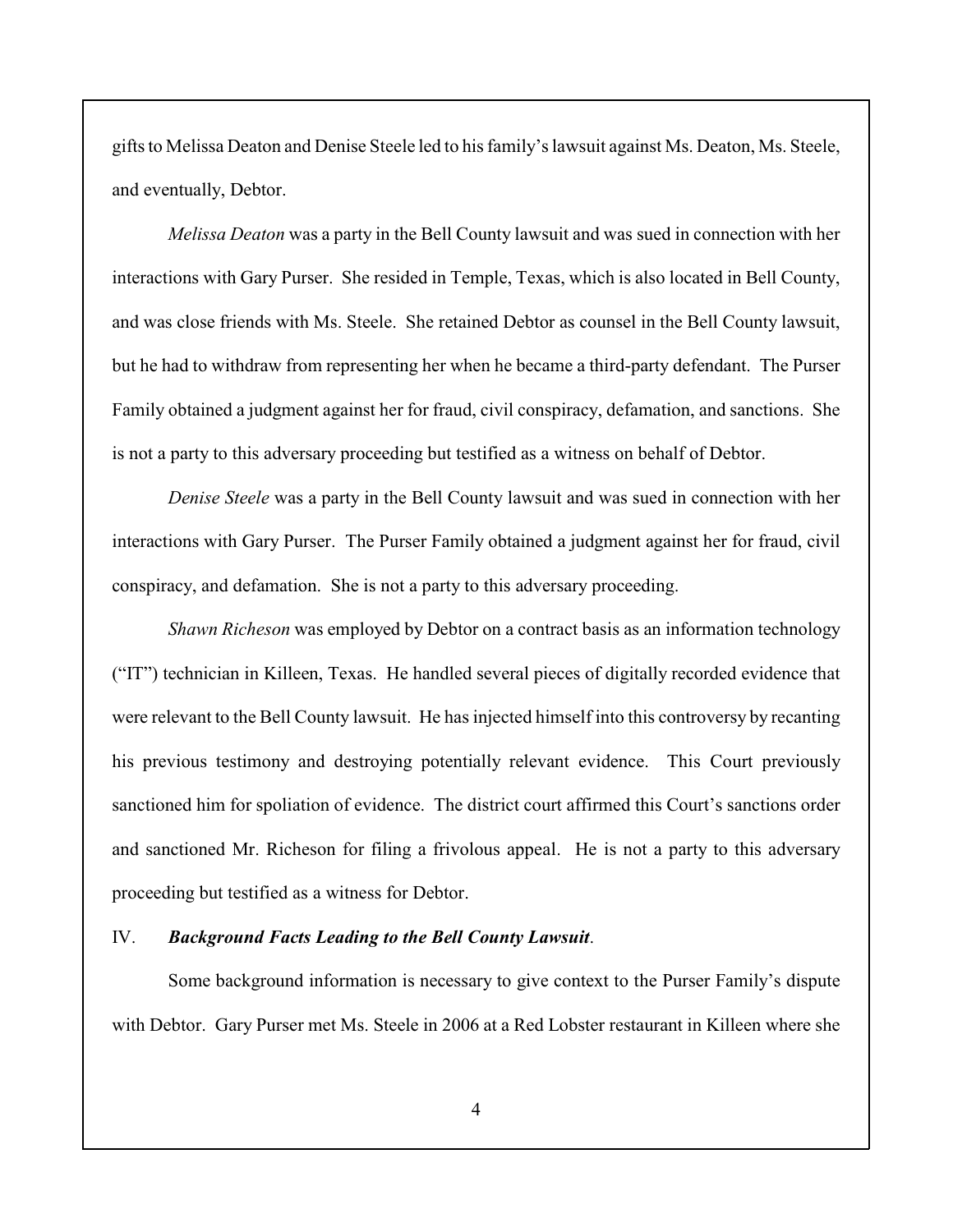was employed. At that time he was in his mid-seventies and she was in her late twenties. Ms. Steele lived with and had a romantic relationship with Clayton Olvera, whom she introduced to Gary Purser. Mr. Olvera was later hired by Gary Purser to manage an entity called Freytag Irrigation, Inc. Ms. Steele also introduced Gary Purser to her friend, Melissa Deaton, who was in her early forties.

At that time, Gary Purser's health was deteriorating and he was exhibiting early signs of dementia. His condition caused loss of memory, disinhibition, and hypersexuality, such that he began acting inappropriately and out of character. Gary Purser started visiting Ms. Steele at a Red Roof Inn hotel room in Temple, and later began seeing her at Ms. Deaton's house in Temple. He was giving the women large amounts of money and there was also a romantic aspect to the relationship.<sup>3</sup> During the first few years that Gary Purser was acquainted with Ms. Deaton and Ms. Steele, however, Gary Purser concealed their interactions.

Gary Purser terminated Clayton Olvera's employment, and in January 2009, a demand letter disclosed that Mr. Olvera intended to sue Gary Purser. It also alleged that Gary Purser had an affair with Ms. Steele and that he had been giving her \$500.00 a week. The demand letter was circulated to the members of the Purser Family, marking the first time that any of the family became familiar with Ms. Steele.

The allegations about the extramarital affair and the monetary gifts caused the Purser Family to intervene to terminate what they viewed as an inappropriate relationship. Based on cash withdrawals from a home safe and from bank accounts by Gary Purser, they also believed that Ms.

 $3$ Despite the sworn denials of Ms. Deaton and Ms. Steele, Gary Purser stated on April 19, 2011, in a videotaped interview that he gave them thousands of dollars during their relationship. When asked if he and Ms. Steele engaged in some sort of sex act together, Mr. Purser admitted he had kissed and fondled her, but added, "Well, it's according to what you call a sex act . . . I damn sure didn't never have sex with her." (Def.'s Ex. 18 at 32–33).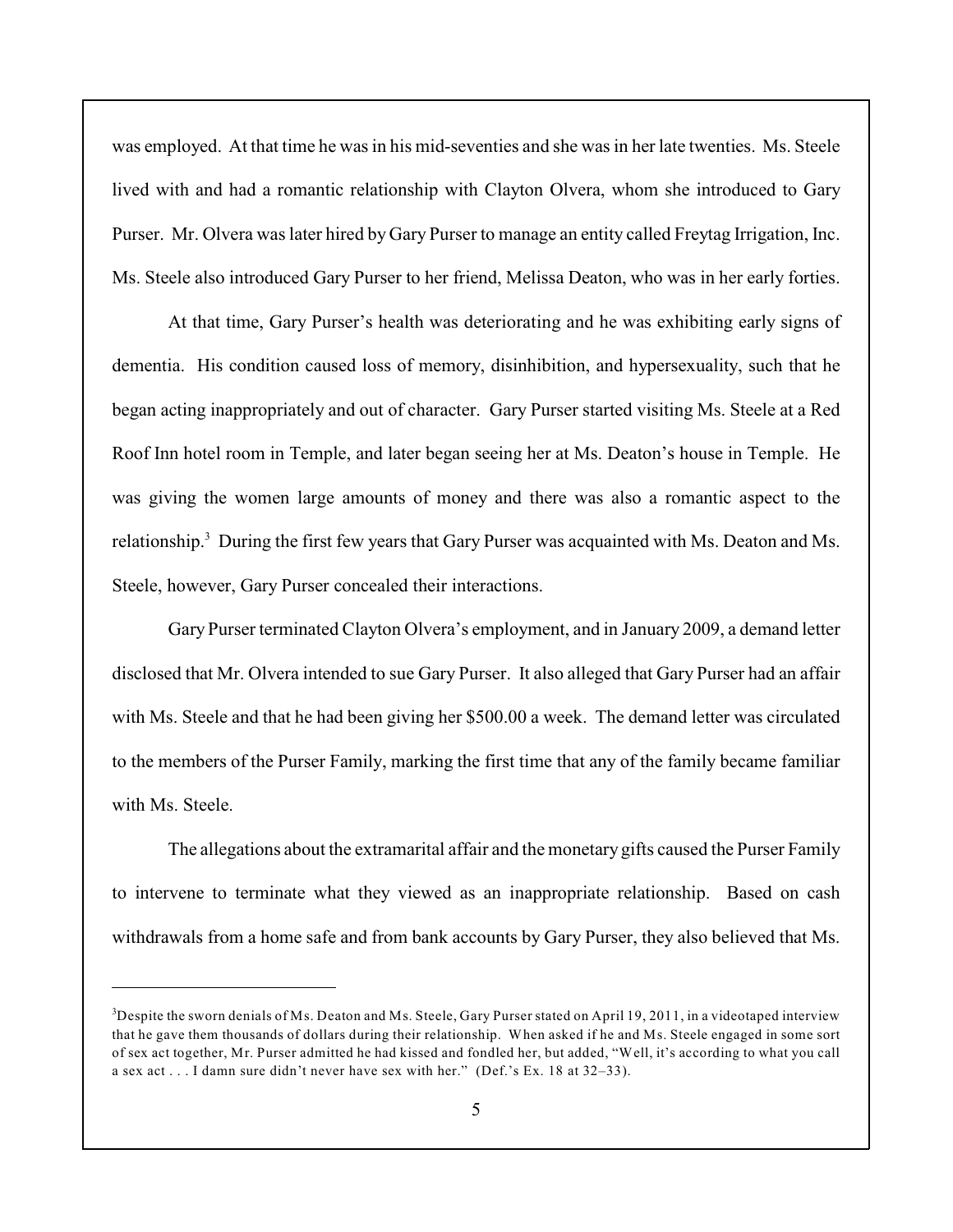Steele was taking advantage of Gary Purser financially. In January 2009, Elizabeth Tipton and Gary Purser's lawyer, Jack Crews, interviewed Ms. Steele about the allegations and requested that she stop seeing Gary Purser. The family also began tracking Gary Purser's movements with global positioning system devices installed on his car and cellular telephone. The familytracked him to Ms. Deaton's home on several occasions in February 2009. On one occasion, JoAnn Purser videotaped Gary Purser backing his vehicle out of Ms. Deaton's garage. On another occasion, several members of the Purser Family tracked Gary Purser to Ms. Deaton's home and a confrontation occurred that became known as "the Backyard Incident."

### A. *The Backyard Incident*.

The Backyard Incident is relevant for two reasons. The first is that JoAnn Purser recorded video of a portion of the events.<sup>4</sup> The second is that this event served as a partial basis for the counterclaims Debtor advanced against the Purser Family on behalf of Ms. Deaton when he represented her in the Bell County lawsuit.

Despite the video, the events at the Backyard Incident were remarkably disputed; in particular, whether an assault against Ms. Deaton occurred. Elizabeth Tipton, Bubba Purser, and JoAnn Purser arrived at Ms. Deaton's residence in Temple, Texas, on February 25, 2009, while Gary Purser was sitting on the back patio with Ms. Deaton and Ms. Steele. Elizabeth Tipton and Bubba Purser entered the backyard through a gate. With her video camera recording, JoAnn Purser walked around the backyard to the front of the house and filmed through a glass door that provided partial visibility of the backyard.

As shown to the Court at trial, Debtor uploaded the video to YouTube.com. As of the date of this Opinion, the video <sup>4</sup> is still available at www.youtube.com/watch?v=i\_t7DMeJF-g.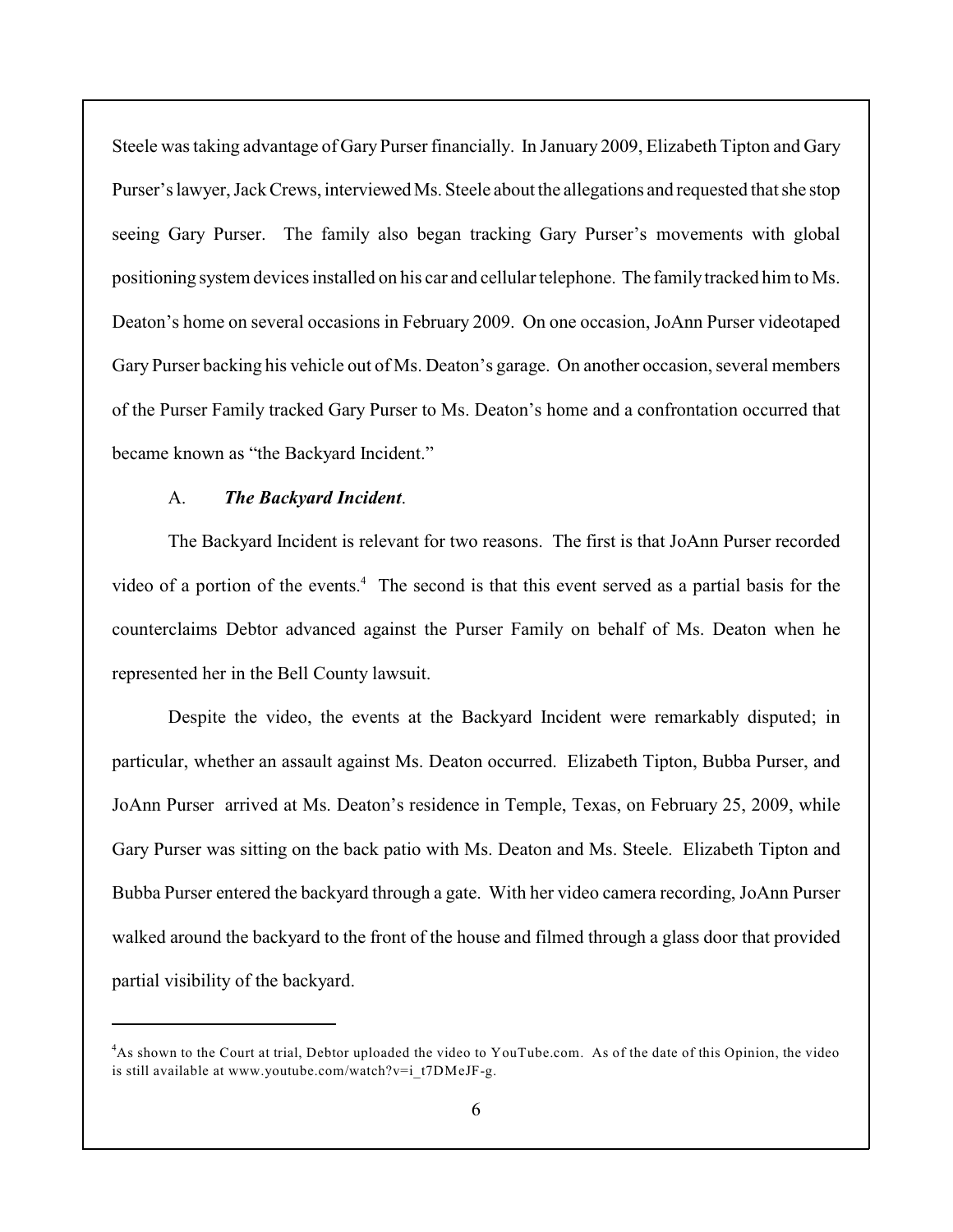The video captured Elizabeth Tipton, Bubba and Gary Purser, and Ms. Deaton grouped together in discussion. Ms. Deaton threw a blanket over Gary Purser's head, and he and Bubba began grappling with one another's hands. JoAnn Purser then opened the front door, walked into the home, and exited through the glass sliding door to the backyard. There was verbal commotion and cursing. Ms. Deaton could be seen and heard on a telephone call to 911. The Purser Family gathered Gary Purser, exited the yard, and the camera stopped recording. Thereafter, the police arrived, interviewed the parties, and allowed the Pursers to leave with Gary Purser in tow. Ms. Deaton testified that after much persuasion and with Debtor's assistance, she was able to have the police investigate the incident almost two years after it occurred.

# B. *The Driveway Incident*.

Another significant event was the so-called "Driveway Incident" that happened on April 29, 2010, in Ms. Deaton's driveway. Once again, JoAnn Purser tracked Gary Purser to Ms. Deaton's residence in Temple, Texas. Gary and JoAnn Purser arrived at roughly the same time, and JoAnn Purser confronted Gary Purser before he could enter the residence. Gary Purser had brought approximately \$10,000.00 in cash in his vehicle. Harsh words were exchanged by all parties, and JoAnn Purser was able to take the money away from Gary Purser as Ms. Deaton called 911 to report an altercation.<sup>5</sup> The Temple Police Department arrived at the scene, as did Bubba Purser. Upon Bubba Purser's arrival, the police permitted him to leave with over \$9,000.00 of the cash, while Gary Purser was allowed to retain the remaining money. The police made a report of the incident.

 $<sup>5</sup>$  JoAnn Purser also called 911 to report the incident. As shown at trial, Debtor created a video that included the audio</sup> of the telephone call and several pictures Ms. Deaton took of the incident. He uploaded it to YouTube.com under the account name "PurserJoann." As of the date of this Opinion, it is still available at www.youtube.com/watch?v=bHCN7svus90.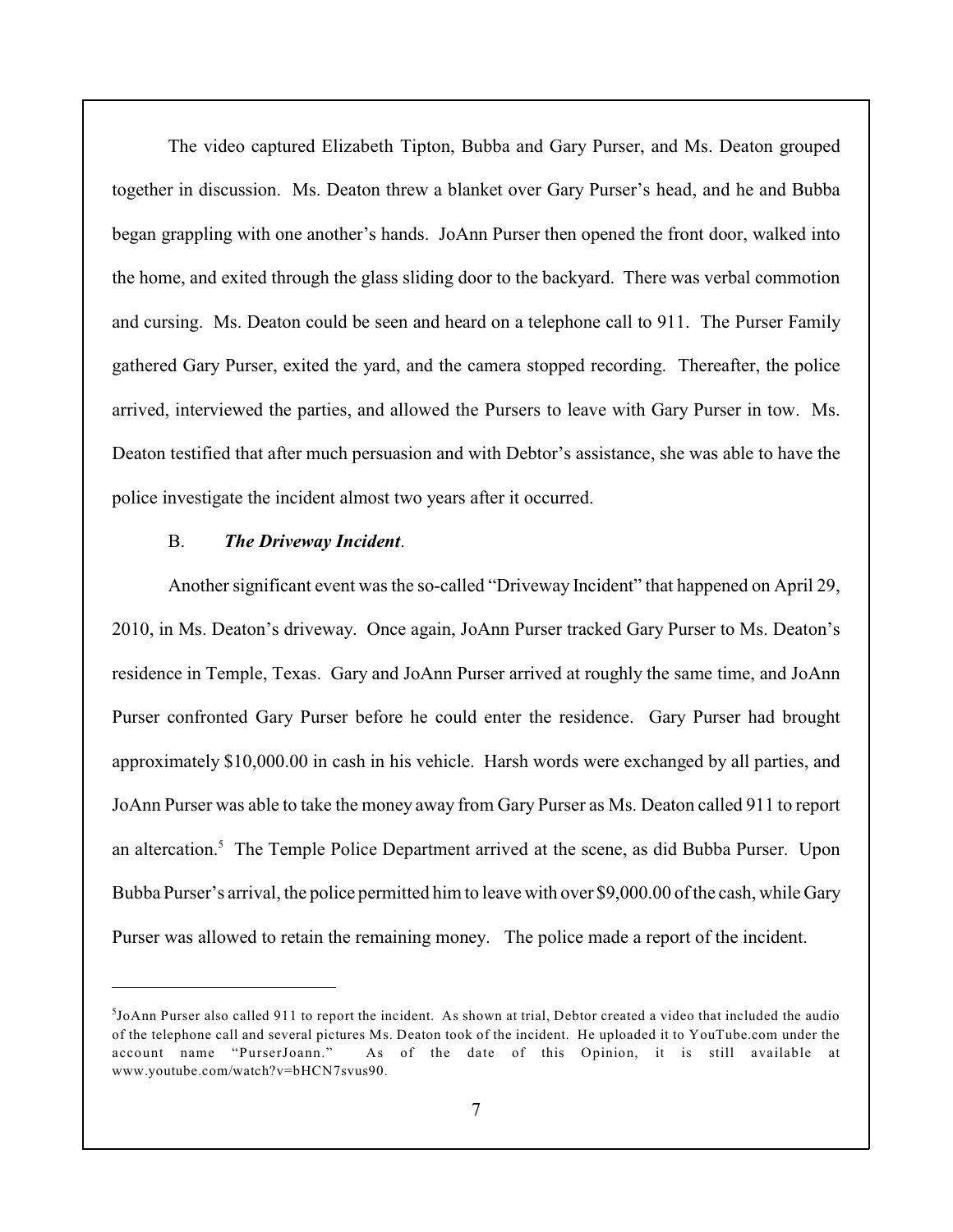This Driveway Incident was part of the basis of the counterclaim Debtor filed in the Bell County lawsuit on behalf of Ms. Deaton based upon her allegation that JoAnn Purser shoved her, which allegedly caused significant hip injuries to Ms. Deaton. Despite her alleged injuries, however, Ms. Deaton went to a previously scheduled doctor appointment that same day and did not report any injury. She did not begin to allege these injuries until many months later.

### C. *The Bell County Lawsuit*.

On May 11, 2009, Clayton Olvera filed a lawsuit in Bell County, Texas, against Freytag Irrigation, Inc., Gary Purser, individually and as trustee of the 1999 Gary Purser, Sr. Trust, and Helen, Bubba, JoAnn, and Sue Purser. Elizabeth Tipton was not a party to the lawsuit at that time. Jack Crews originally represented all of the defendants. Eventually, attorney Jeff Ray substituted as counsel to represent Helen, Bubba, JoAnn, and Sue Purser.

Ms. Deaton and Ms. Steele were joined as third-party defendants in the Bell County lawsuit in June 2010, when the Purser Family asserted claims against them. Ms. Deaton originally retained an attorney named John Redington to represent her. After filing her original answer and counterclaim for assault, personal injuries, and infliction of emotional distress against the Pursers, Mr. Redington referred Ms. Deaton to Debtor. Debtor officially appeared in the Bell County lawsuit on August 23, 2010. Debtor amended her pleadings to include a third-party action against Elizabeth Tipton, which joined her in the lawsuit. Ironically, the original Bell County lawsuit filed by Clayton Olvera was later settled with mutual releases and no money paid by either side. The third-party actions and counterclaims remained on file and were extensively litigated after realignment of the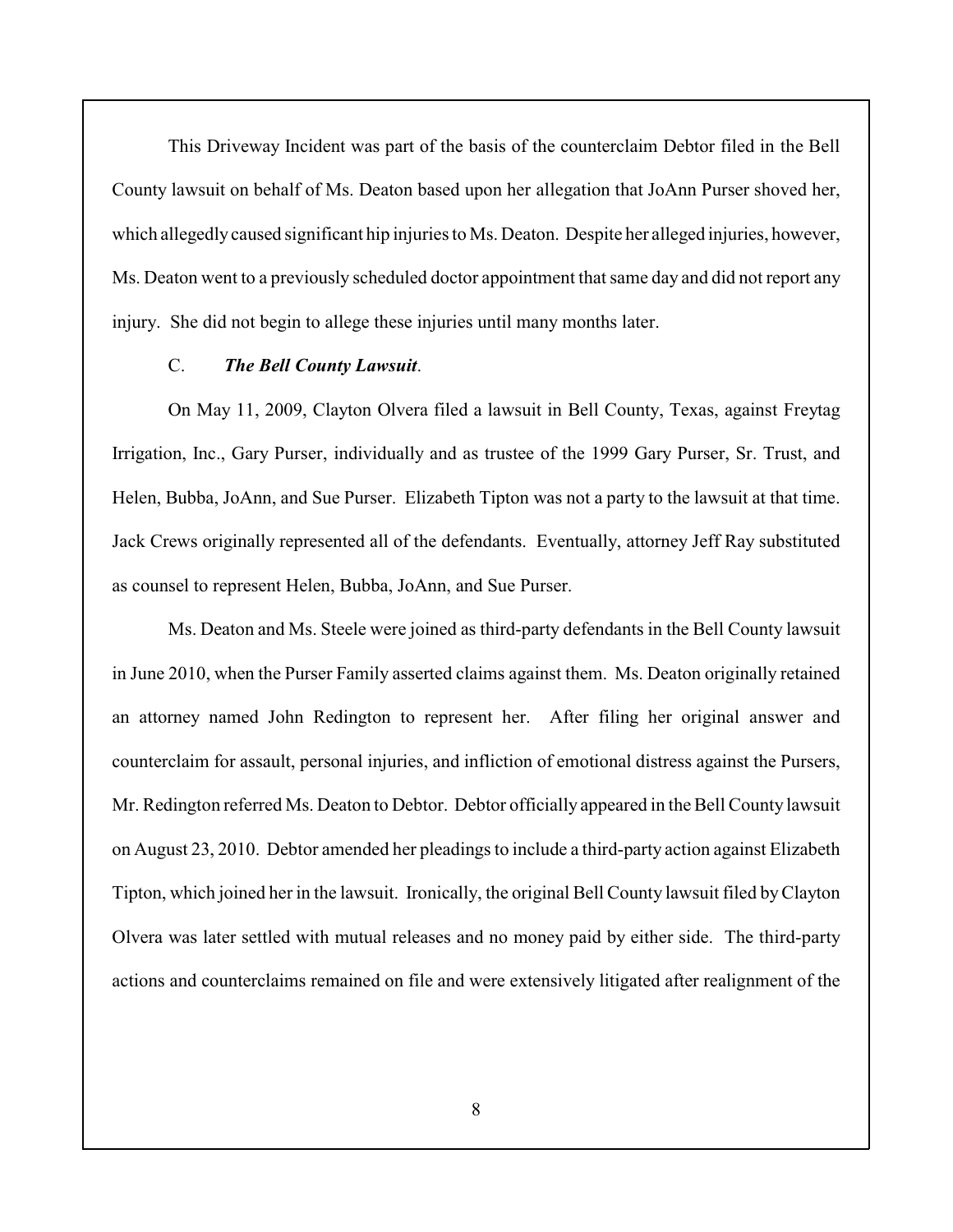parties. Notably, despite Debtor's aggressive demands for millions of dollars, Ms. Deaton nonsuited *all* of her counterclaims against the Purser Family at trial.

### D. *Helen Purser Filed for Divorce from Gary Purser*.

To stop the outflow of community funds from Gary Purser to Ms. Deaton and Ms. Steele, Helen Purser filed for divorce on May 18, 2010. Jeff Ray, Helen Purser's attorney, testified that he sought to utilize the divorce proceeding to obtain an expedited protective order. Helen Purser joined Ms. Deaton and Ms. Steele in this action, thus marking the time they officially became parties in state court. As previously noted, the women were also joined in the Bell County lawsuit a little over a month later.

At some point, Helen Purser moved out of the marital home she shared with Gary Purser. Eventually, she moved back to the home and Gary Purser moved out. Gary Purser later moved back with Helen to reconcile the marriage, and she dismissed the divorce proceeding. Near this time, Gary Purser's health worsened and he required in-home medical care.

#### E. *The Secret Recordings*.

The most notorious pieces of evidence in this case were what the parties have consistently referred to as the "Secret Recordings." These were a series of recordings that began around the time that Helen Purser first filed for divorce from Gary Purser in the spring of 2010. These recordings were important for two reasons. First, they confirmed the Purser Family's suspicions about Ms. Deaton and Ms. Steele seeking to take advantage of Gary Purser financially. Second, Debtor knew of these recordings and had them in his possession, but intentionally failed to turn them over to the Purser Family despite specific and repeated discovery requests.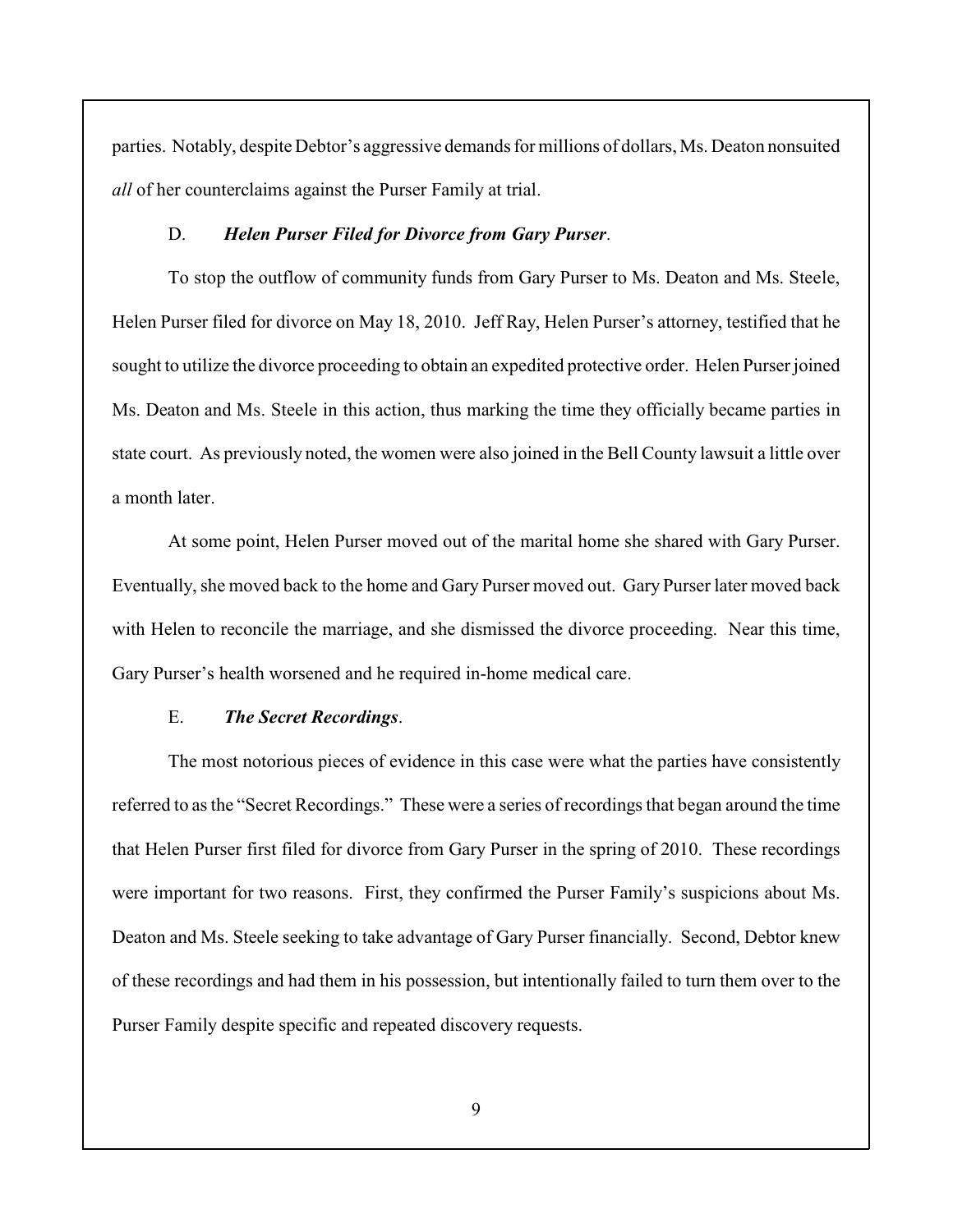## 1. *Content of the Secret Recordings*.

The Secret Recordings contained a few unremarkable conversationssuch as an apparent test of the recording device and another conversation between Ms. Deaton and Ms. Steele in a bathroom. Another brief recording simply stated that the date was May 15, 2010. Most relevant was a recording referred to as the "Two Good Bitches" conversation. The lengthy recording occurred while Gary Purser, Ms. Deaton, and Ms. Steele sat on the back patio of Ms. Deaton's residence. Gary Purser did not know he was being recorded.

The recording began with one of the women recounting a story she had heard where a wealthy woman died and left her entire estate to a dog. The women encouraged Gary Purser not to do such a thing with his money after he passed away. They suggested that he leave *them* his money because, as one of them exclaimed, "Don't leave all your money to your dog. You've got two good bitches right here!"

The recording was also salacious. The women discussed a fantasy with Gary Purser where they would travel with him to Las Vegas, and he would buy them fancy dresses and take them out gambling and to dinner. He would then get married to Ms. Deaton at a chapel. Thereafter, they would all return to the hotel, undress, and lounge in a hot tub together. Then the women would put on bathrobes and lie in bed with Gary Purser. The next evening, the trio would repeat the same activities. The women mentioned on the tape that they often created these types of impromptu fantasies with Gary Purser and that he seemed to enjoy hearing them.

The women also hatched a business plan with Gary Purser on the recording. Gary Purser owned some undeveloped acreage, and the women volunteered their assistance in developing it for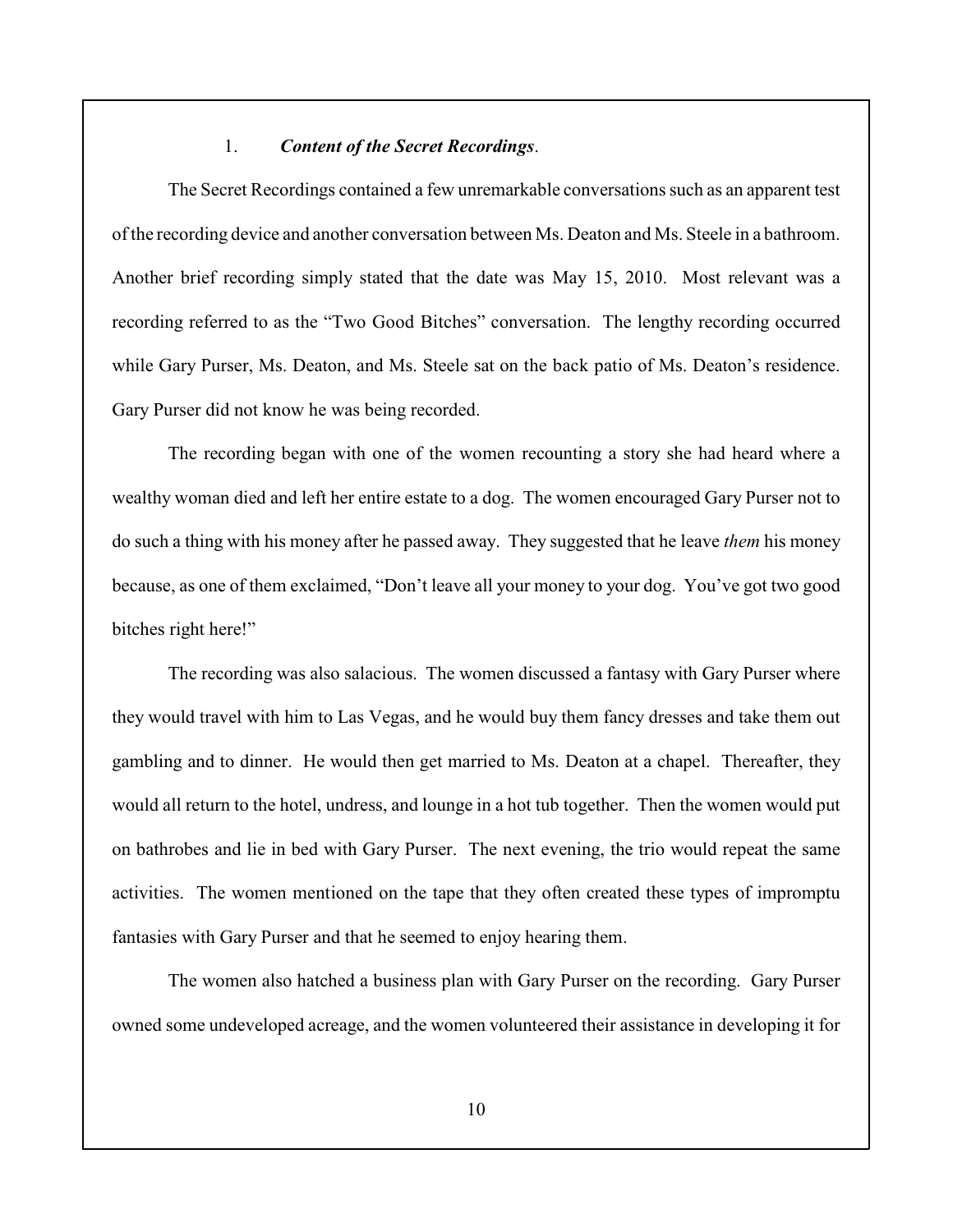him. Gary Purser valued the deal at 10 million dollars, and the women suggested splitting the profits with 5 million dollars to Gary Purser and them taking 2.5 million dollars apiece. Ms. Deaton assured Gary Purser that they would "work it" to make it a profitable endeavor and attempted to somehow make the verbal discussions enforceable by stating "a promise is a promise."

Also captured on the recording were various discussions about Gary Purser's personal affairs. The women brought up the fact that Helen Purser was filing for divorce. They told Gary Purser that he could not trust his family members and his family was after his money. They encouraged Gary Purser to sign away all of his property before the divorce settled. They offered to help him do that and were willing to sign some papers to "do it legal." The women were concerned that the divorce was "going to get real ugly" because there was a lot of money at stake. The women suggested, and discussed at length, a plan where Gary Purser would purchase a safe to be kept at Ms. Deaton's home where he could keep all of his money out of his family's reach. Ms. Deaton mentioned this plan at least eight times. The women assured Gary Purser that he would have complete access to the safe and that only he would know the combination. Ms. Deaton expressed her confidence that she could prevent any of his family members from accessing it.

# 2. *Concealment and Subsequent Discovery of the Secret Recordings in the Bell County Lawsuit*.

The Secret Recordings were the subject of much controversy in the Bell County lawsuit, and Debtor was ultimately sanctioned and held liable for fraud for his failure to produce them. Jack Crews testified about his belief, based on the divorce discussion in the recording, that the "Two Good Bitches" recording captured a conversation that occurred on May 15, 2010. In another recording, the same date was stated.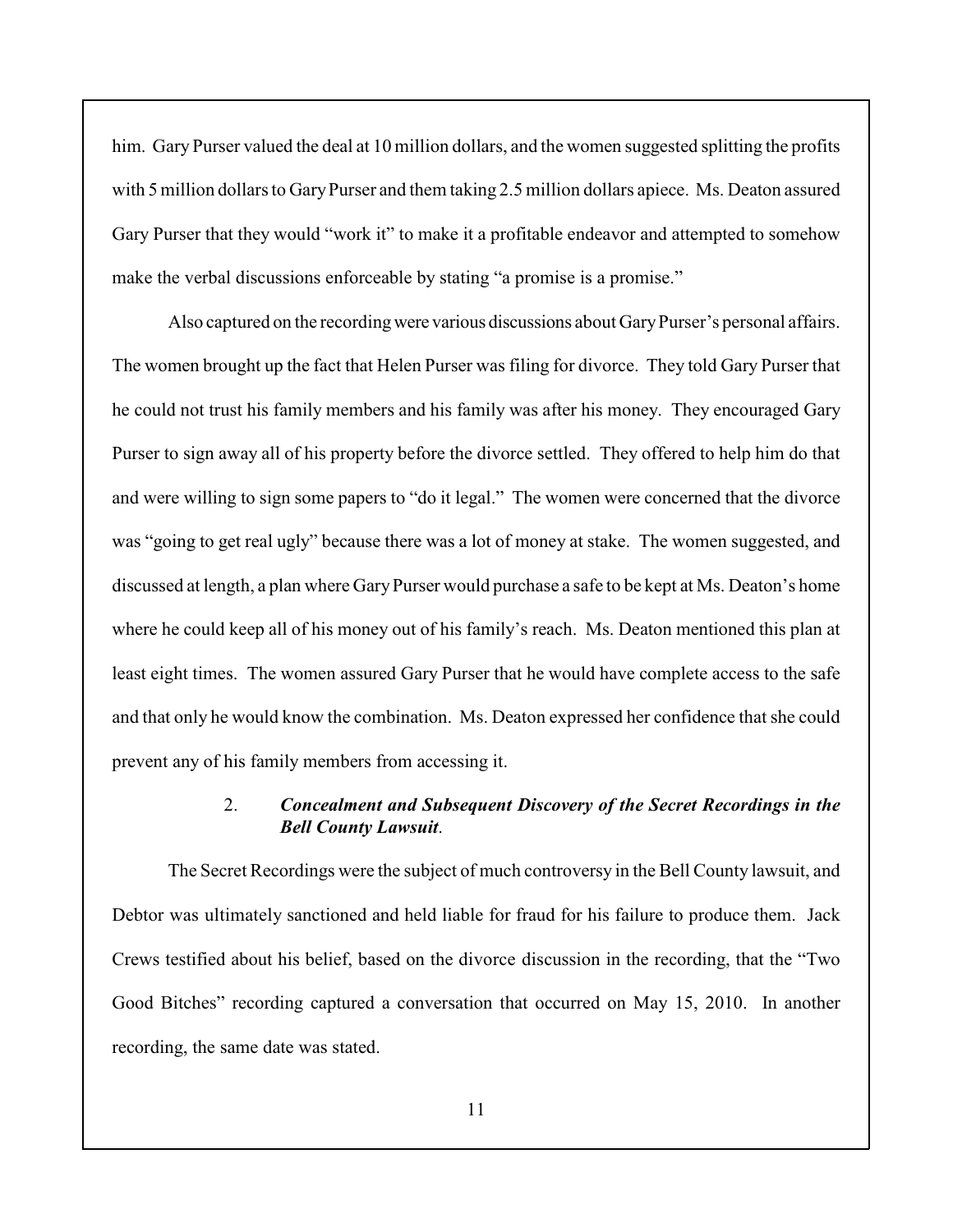Beginning in August 2010, the Purser Family began propounding discovery requests to Ms. Deaton for her to produce any discoverable evidence or known witness statements related to the Bell County lawsuit. Although Debtor did not file her initial answer and counterclaims, he later filed amended pleadings. He prepared her initial discovery responses that he served on September 2, 2010. These responses stated that Ms. Deaton did not possess any recorded statements involving any parties to the lawsuit. In actuality, Ms. Deaton was in possession of recordings of conversations between Gary Purser and herself at that time.

On December 2, 2010, Debtor again served discovery responses on behalf of Ms. Deaton, stating that she had no recordings of any parties or witnesses. Ms. Deaton's first deposition occurred on December 14, 2010, and Debtor attended as her defense counsel, but Ms. Deaton failed to produce any recordings in response to the subpoena duces tecum. Jeff Ray testified that he doubted the veracity of Debtor's responses on behalf of Ms. Deaton because discovery had already revealed more recorded conversations than Mr. Ray had experienced in his entire legal career and Clayton Olvera had mentioned other undisclosed recordings existed. At Ms. Deaton's second deposition on January 7, 2011, she referred to two recordings not produced to the Purser Family.<sup>6</sup> Yet she failed to produce either of these in response to the subpoena duces tecum.

Shortly after the January 2011 deposition, Ms. Deaton gave a recording device to Debtor that contained the Secret Recordings. Debtor took the recording device to the home office of Shawn Richeson. Mr. Richeson copied the recordings from the device and stored them in a server. He also enhanced the audio clarity of one of the recordings. He duplicated some or all of the recordings and

 ${}^6$ These recordings were referred to as the "Redington" recording and the "Sister" recording.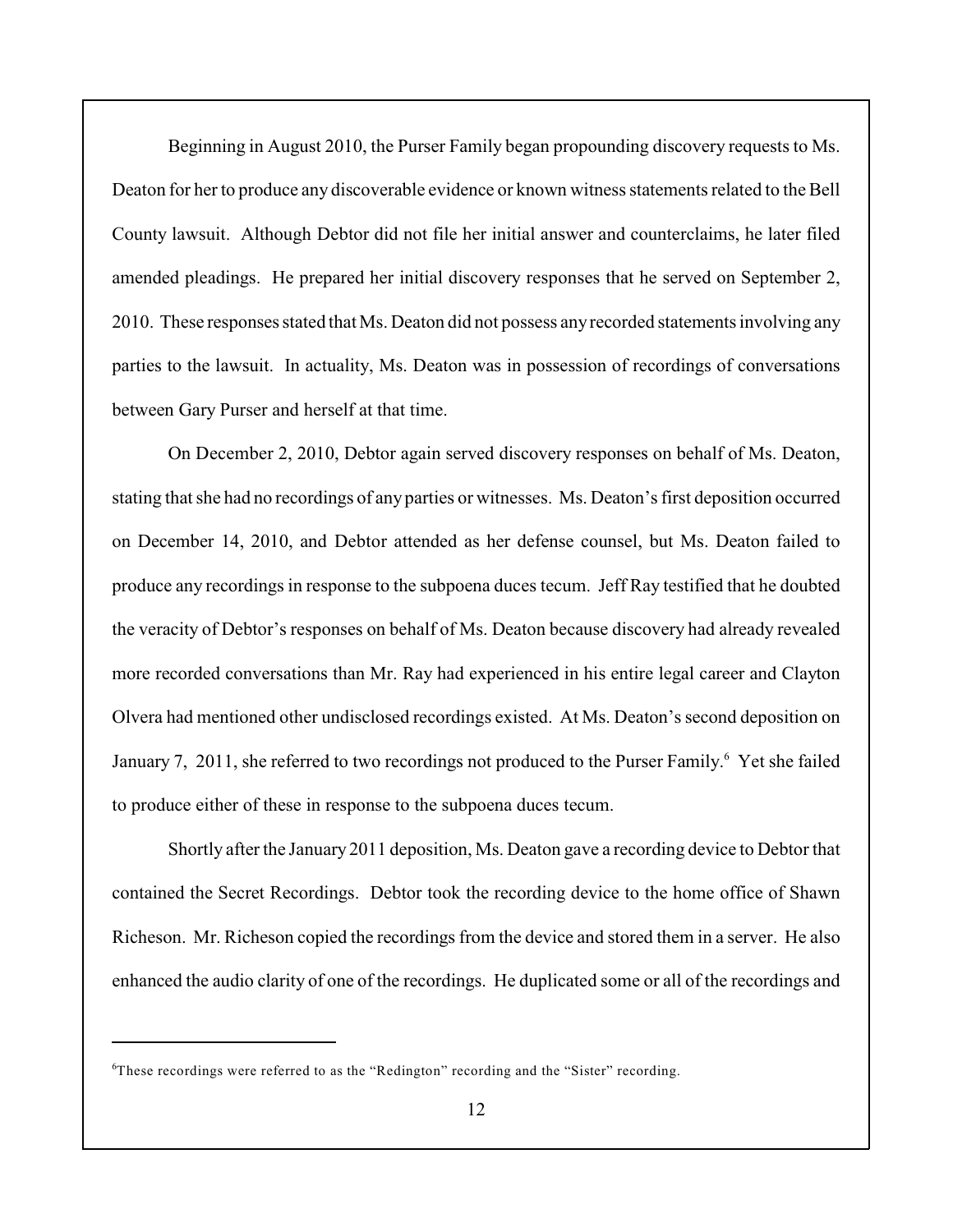placed them on a CD that Debtor picked up along with the actual recording device. Debtor gave the recording device back to Ms. Deaton, who testified that she either threw it away or gave it away. She also testified that it mysteriously reappeared in her house on her night stand shortly before the start of trial in this adversary proceeding.

For motivations that are unclear, Mr. Richeson produced the Secret Recordings to a friend of the Purser Family on April 21, 2011. The Purser Family received the Secret Recordings on April 22, 2011. That same day, Jeff Ray sent Debtor a letter again requesting production of any recordings of Gary Purser. Four days later, Debtor mendaciously responded that he had already produced everything in his possession and Ms. Deaton's possession. Debtor was unaware that the Purser Family had obtained the Secret Recordings. Despite providing the recording device to the IT contractor himself, Debtor denied the existence of additional recordings during his sanctions hearing on the matter. Eventually, after multiple day hearings, the state court granted monetary sanctions and contempt sanctions against Debtor in four separate orders, one of which stated that Debtor was also sanctioned and held in contempt for violating confidentiality orders relating to Gary Purser's medical records. Debtor was sanctioned for "[r]epeated refusal and failure to produce audio recordings through discovery, and . . . *intentional concealment and deception* regarding the existence of audio recordings." (emphasis added).<sup>7</sup>

 $I$ In granting contempt sanctions in the Bell County lawsuit, Judge Alan Mayfield stated:

Your actions, Mr. Scarbrough, strike at the fabric of the freedoms that people just a few miles from here fight for. Just a total disregard to the rule of law and the rules of evidence and the rules of discovery and the inherent powers of the Court. Not once, not twice, three times now and still I'm not locking you up.

I can tell you this much . . . if you're going to try and represent yourself and your clients by violating the Court's appropriate orders, *by hiding evidence*, and by seeking to prejudice witnesses by disclosing documentation in matters that the Court has ordered protected, you deserve to be locked up. You do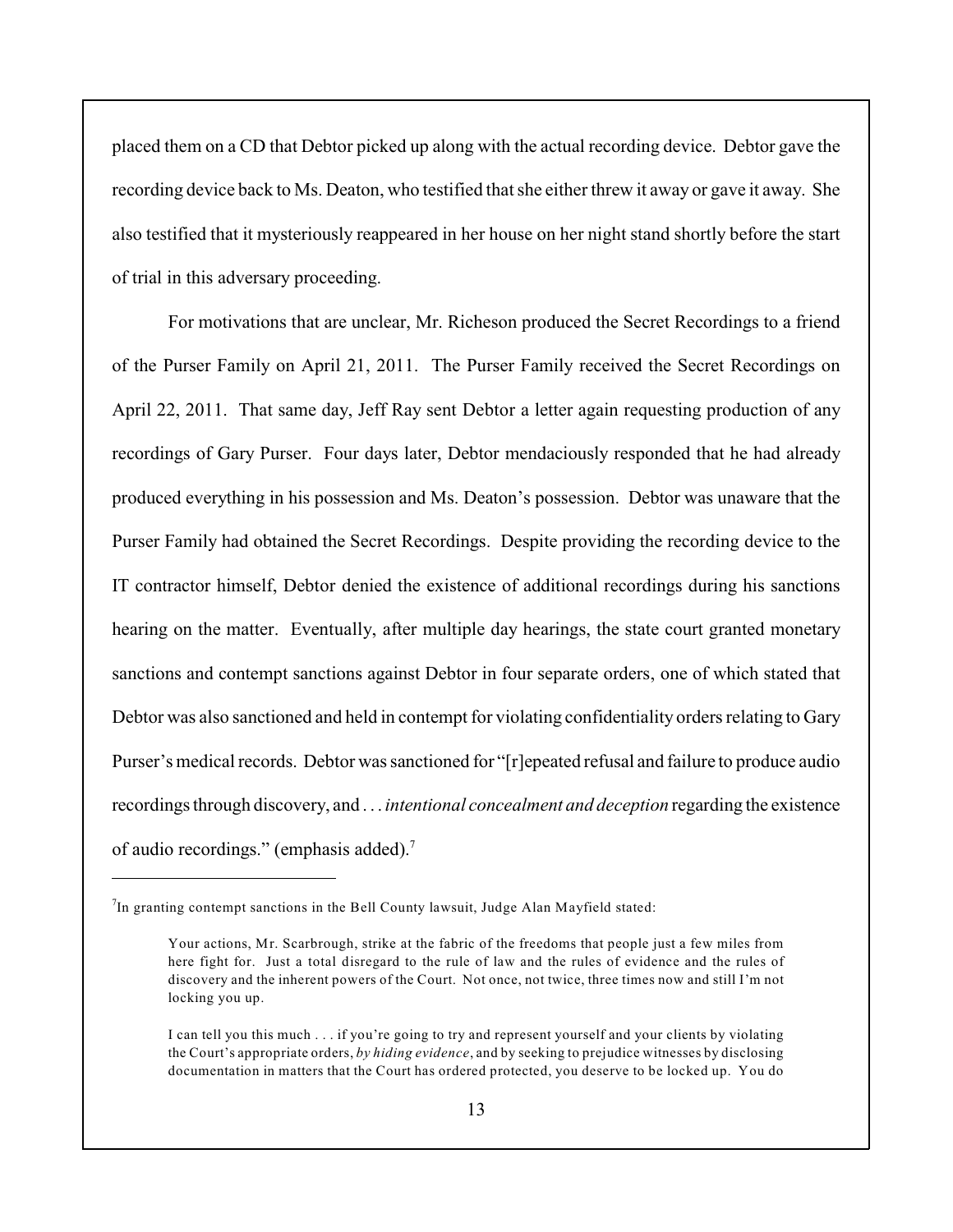# F. *Summary of the Purser Family's Allegations Concerning Debtor's Conduct*.

The Purser Family alleged that on October 3, 2010, Debtor conspired with Ms. Deaton to orchestrate a false police report that JoAnn Purser called her and threatened to kill her. Ms. Deaton testified that she called 911 because JoAnn Purser called her and made a death threat. The Purser Family offered copies of Ms. Deaton's phone records. Jeff Ray testified that he verified and collected all of the telephone numbers associated with any of the Purser Family or their businesses, and none matched any of the numbers depicted on Ms. Deaton's phone records. On the contrary, the telephone records reflect that Ms. Deaton called Debtor both before and after she called 911 to report the alleged death threat. The Purser Family contended the proximity of Debtor's contact with Ms. Deaton before and after her 911 call revealed a conspiracy to file a false report. Debtor's testimony confirmed that Ms. Deaton called himand informed him that JoAnn Purser called her with a death threat, and he encouraged her to contact the authorities. She later called him back to confirm that she had called 911 to make the report.

On November 8, 2010, Debtor filed a specious motion to appoint a guardian ad litem for Gary Purser. The Purser Family cited this as an example of Debtor's harassment because Gary Purser was already represented by his attorney, Jack Crews, in the Bell County lawsuit. Debtor testified that he filed this motion to call the Purser Family's bluff. Throughout the lawsuit, the Purser Family had taken the position that Gary Purser's mental condition was deteriorating to the point where he could no longer control his actions and was susceptible to the influence of Ms.

it again I'm going to lock you up and 30 days will barely be long enough.

<sup>(</sup>Pls.' Ex. 120, at 134–36) (emphasis added).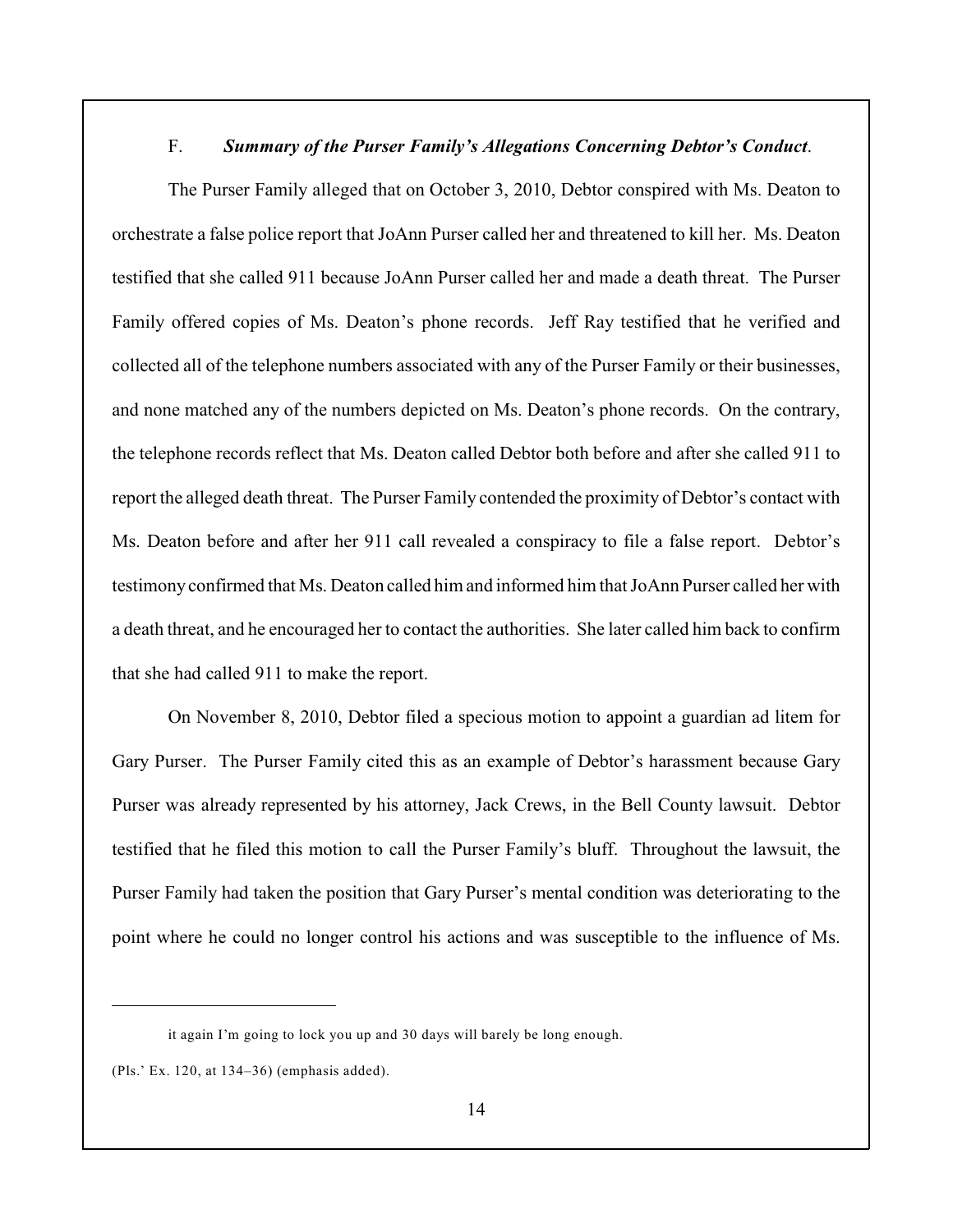Deaton and Ms. Steele, who were interfering with the community estate of Gary and Helen Purser. Because Debtor did not believe that Gary Purser was incompetent, he wanted to test whether his family would contest the ad litem proceedings, which would require them to take the opposite position from their theory in the Bell County lawsuit. On November 16, 2010, the state court denied the motion for the appointment of a guardian ad litem. Moreover, Ms. Deaton testified on multiple occasions that Debtor did not have her permission to initiate the guardian ad litem proceeding and that she did not agree that Gary Purser was incompetent. In another instance of Debtor acting without permission, he later filed a Motion for Summary Judgment on Ms. Steele's behalf although he did not represent her.

As Gary Purser's health declined in 2011, Debtor reported to the Texas Department of Adult Protective Services that the Purser Family was committing elder abuse. Debtor had no formal medical training, but his lay opinion was that Gary Purser was mentally competent and was overdosed on prescription drugs by his family in an effort to gain control of Gary Purser's money. The allegations of abuse were investigated by Adult Protective Services but found to be invalid. Physicians who treated Gary Purser at that time agreed that he had Frontotemporal Dementia<sup>8</sup> and prescription medication was administered per the doctors' orders to treat the symptoms.

Gary Purser passed away from pneumonia on July 28, 2011, in the hospital in Temple. Almost immediately, Debtor tried to have an autopsy performed to prove his theory that Gary Purser was not suffering from dementia or other mental defect. In a callous attempt to obtain an autopsy,

<sup>&</sup>lt;sup>8</sup> According to a neuropsychological evaluation by his doctors, Gary Purser suffered from Frontotemporal Dementia with Klüver-Bucy Syndrome. The doctors found a global lack of capacity including financial and medical decision-making impairment, and lack of capacity to live independently.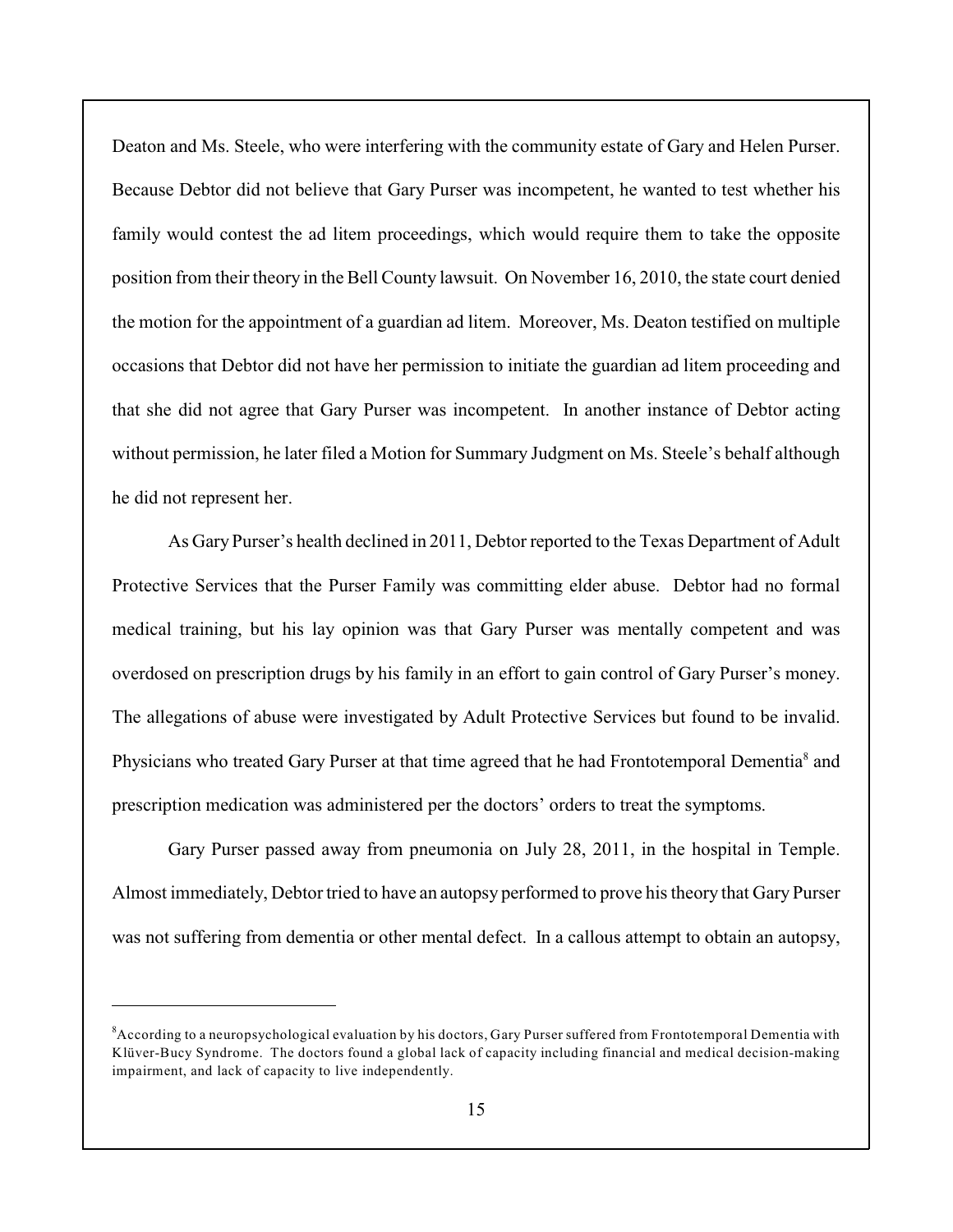Debtor reported to the funeral home, two local justices of the peace, the Temple Police Department, the Killeen Police Department, and the Texas Rangers that the Purser Family had "murdered" or "killed" Gary Purser by overdosing him on prescription drugs because they wanted his money. The authorities to whom Debtor spoke took no action to obtain an autopsy and the Killeen Police Department determined the accusations were "unfounded." While making the murder accusations, Debtor violated the Bell County court's confidentiality order by disclosing Gary Purser's medical information without court permission.

In August 2011, after Gary Purser's funeral and after he had been joined as a third-party in the lawsuit, Debtor cold-called Carolyn Purser Bolling, a cousin ofthe Pursers who lived out of state but had attended the funeral. Debtor implied that he represented Gary Purser and discussed his theories of alleged illegal drug use by Bubba and JoAnn Purser, and that the family abused and killed Gary Purser by overdosing him on prescription drugs. Debtor recorded the telephone conversation with Ms. Bolling, and the recording was admitted into evidence at the Bell County trial and in this adversary proceeding. Because of this telephone call, Debtor was held in contempt and monetary sanctions were assessed against him for once again violating confidentiality orders relating to Gary Purser's medical records.<sup>9</sup>

Seven weeks after Gary Purser's death, Debtor prepared and sent written interrogatories to Gary Purser, by and through his attorney, on September 19, 2011. Debtor was well aware that Gary Purser had passed away since he had within days requested an autopsy and alleged foul play by the

<sup>&</sup>lt;sup>9</sup>The Bell County lawsuit contempt order stated: "Mr. Scarbrough's actions in telephoning Carolyn Bolling and discussing . . . portions of Gary W. Purser Sr.'s medical records or information contained therein are a total disregard for the rule of law, the rules of evidence, the rules of discovery, the Confidentiality Order, and the inherent powers of this Court." (Pls.' Ex. 124).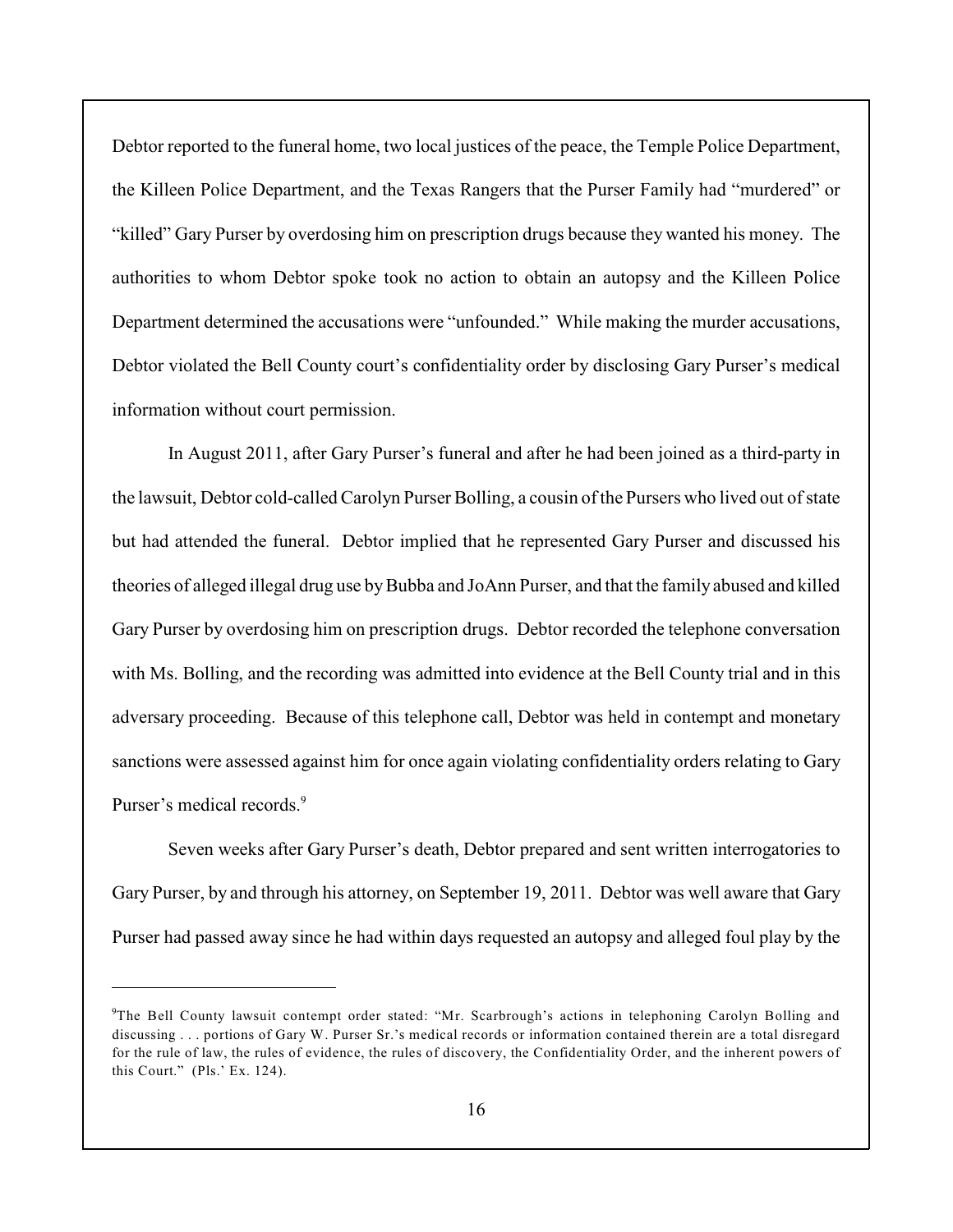Purser Family. The interrogatories inquired into, among other things, sexual practices and habits of Gary Purser.

Finally, the so-called "Million Dollar Recording" was provided to the Purser Family along with the Secret Recordings, and was admitted in evidence in state court and in this Court. In that recording, Debtor discussed with his wife how each of the Pursers should have to pay one million dollars to him in settlement of Ms. Deaton's claims in the lawsuit. Debtor also stated that Gary Purser had dementia, although Debtor testified at trial that he made the statement sarcastically. Debtor apparently recorded his own conversation by accident, but the authenticity and genuineness of the recording were not seriously disputed.

### V. *Nondischargeability of the State Court Judgment under 11 U.S.C. § 523(a)(6)*.

The Bell County jury unanimously found Debtor liable to Helen Purser and the Purser Family.<sup>10</sup> On October 12, 2012, the state court rendered judgment on the verdict. The judgment awarded damages to Helen Purser against Debtor, Ms. Deaton, and Ms. Steele, jointly and severally, in the amount of \$3,060,000.00 for "(i) damages referable to willful, malicious and deliberate defamation while acting in concert, and (ii) damages referable to willful, malicious and deliberate fraud while acting in a conspiracy . . . ." The judgment also awarded Helen Purser \$2,000,000.00 exemplary damages against Debtor.

Regarding the rest of the Purser Family, Elizabeth Tipton recovered \$750,000.00 plus \$750,000.00 exemplary damages; Bubba Purser recovered \$825,000.00 plus \$750,000 exemplary damages; JoAnn Purser recovered \$825,000.00 plus \$750,000.00 exemplary damages; and Sue

 $10$ <sup>10</sup>The counterclaims of Ms. Deaton were nonsuited at trial.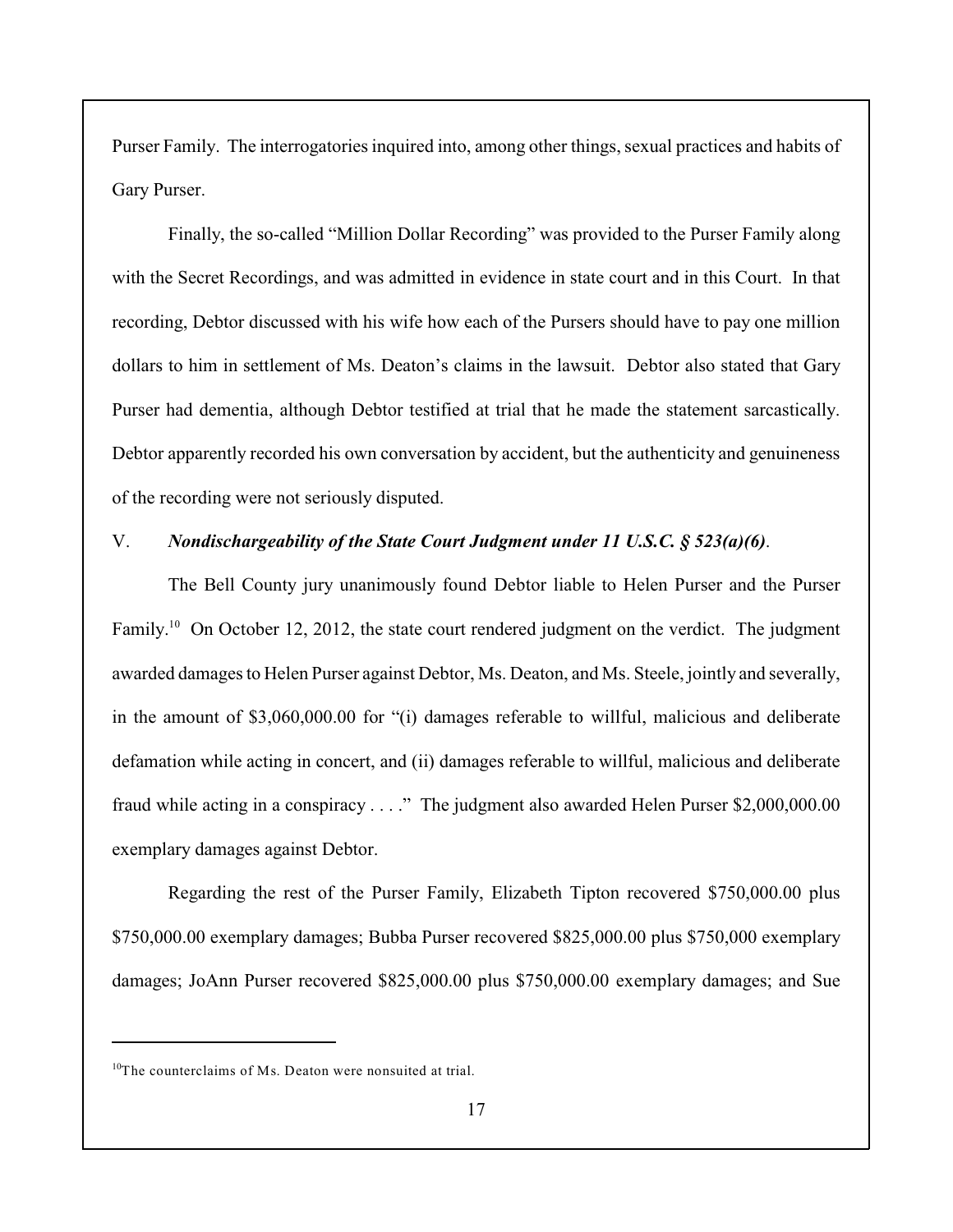Purser recovered \$455,000.00 plus \$455,000.00 exemplary damages. All of these damage awards were based on defamation while acting in concert.

All totaled, the Purser Family recovered a judgment against Debtor for \$10,620,000.00, plus five percent interest from the date of judgment.<sup>11</sup> This Court has previously held that collateral estoppel applies to the damages awarded in the Bell County lawsuit and the damage amounts will not be disturbed.<sup>12</sup> Grogan v. Garner, 498 U.S. 279, 284 n.11 (1991). The only remaining issue is whether Debtor's conduct made the debts nondischargeable in bankruptcy.

Section 523(a)(6) makes debts nondischargeable where a debtor causes "willful and malicious injury . . . to another entity or to the property of another entity." 11 U.S.C. § 523(a)(6). A nondischargeable debt under § 523(a)(6) must arise from "a deliberate or intentional injury, not merely a deliberate or intentional act that leads to injury." *Kawaauhau v. Geiger*, 523 U.S. 57, 61 (1998). Further, "an injury is 'willful and malicious' where there is either an objective substantial certainty of harm or a subjective motive to cause harm." *Miller v. J.D. Abrams Inc*. (*In re Miller*), 156 F.3d 598, 606 (5th Cir. 1998). Accordingly, § 523(a)(6) actions apply more to categories of intentional torts "as distinguished from negligent or reckless torts." *Geiger*, 523 U.S. at 61. The creditor seeking to establish a  $\S$  523(a)(6) violation bears the burden to prove such a claim by a preponderance of the evidence. *Grogan*, 498 U.S. at 291.

 $<sup>11</sup>$ This figure does not include the trial court's award of sanctions against Debtor because this Court already granted</sup> partial summary judgment that the sanctions debt is nondischargeable under  $\S 523(a)(6)$ .

<sup>&</sup>lt;sup>12</sup>The Court may apply collateral estoppel to these amounts even though the case is on appeal. *See Wash v. Moebius* (*In re Wood*), 167 B.R. 83, 85 (Bankr. W.D. Tex. 1994) (stating "[c]ollateral estoppel may be applied to a trial court finding even while the judgment is pending on appeal") (quotation omitted).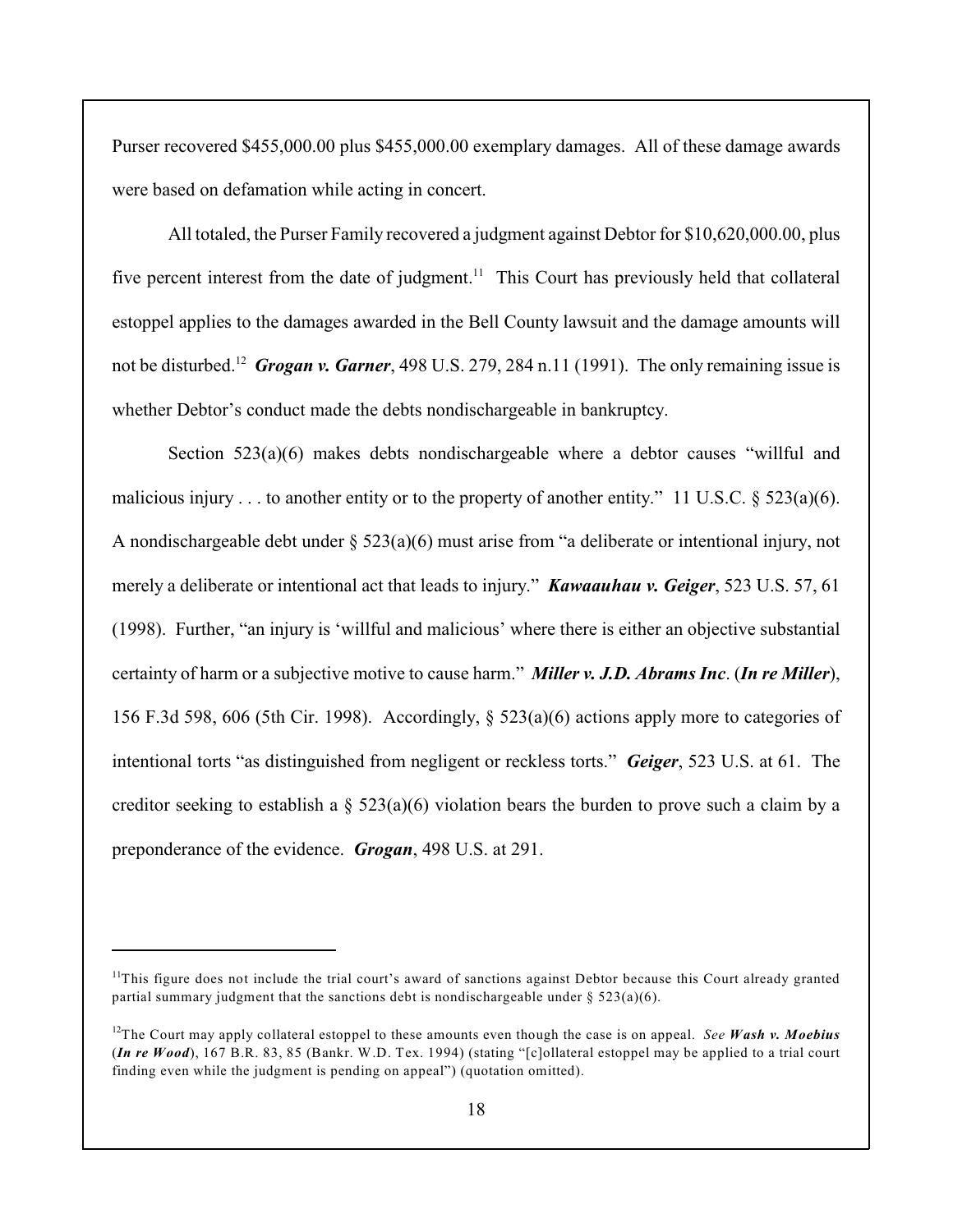## A. *Willful and Malicious Defamation*.

The Court first considers the nondischargeability of the defamation judgments against Debtor because defamation damages are common to all of the Plaintiffs. The Purser Family's Second Amended Complaint describes some of Debtor's defamatory conduct as follows:

[F]alse statements and reports that JoAnn Purser was threatening to kill Deaton; false statements and reports that the Purser Family had been abusing the elderly Gary Purser; false statements and reports that the Purser Family had murdered Gary Purser; false statements and reports that Bubba Purser and JoAnn Purser consumed illegal drugs; and the posting of slanderous videos about JoAnn Purser on YouTube and the misrepresentations related thereto.

(Pls.' Second Am. Compl., ¶ 29, ECF No. 31).

Notably, the Bell County jury verdict found Debtor liable for both defamation and defamation per se. "Defamation is a false statement about a person, published to a third-party, without legal excuse, which damages the person's reputation." *Fiber Sys. Int'l, Inc. v. Roehrs*, 470 F.3d 1150, 1161 (5th Cir. 2006) (citation omitted). In the case of defamation per se, the harm caused by the words is so obviously hurtful that they require no proof of injury to be actionable. *Id*. Falsely imputing a crime to another person is grounds for defamation per se. *Id*. False imputation of a crime requires "a statement that unambiguously and falsely imputes criminal conduct to a party." *Id*. (quotations omitted).

Debtor committed a willful and malicious act when he disseminated the false and outrageous allegations that the Purser Family abused and murdered their father. While a finding of either subjective or objective intent to cause harm would make the defamation debts nondischargeable under section 523(a)(6), *see Miller*, 156 F.3d at 606, the Court finds Debtor liable under either test.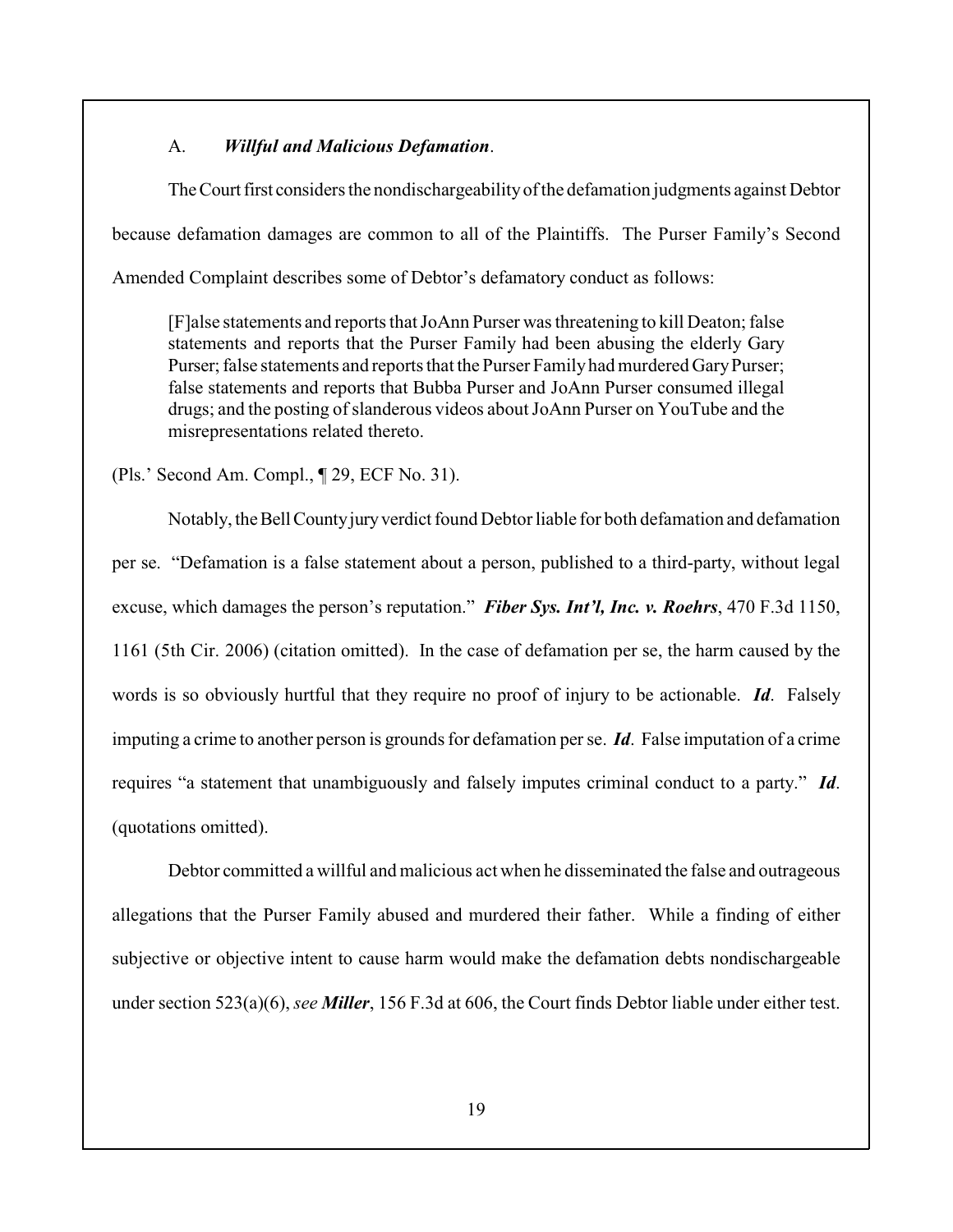The objective test analyzes whether a reasonable person would determine that a defendant's actions were substantially certain to cause harm. *See Mann Bracken, LLP v. Powers* (*In re Powers*), 421 B.R. 326, 335 (Bankr. W.D. Tex. 2009). False accusations of criminal conduct can create an objective substantial certainty of harm against the accused. *See McClendon v. Springfield*, 505 B.R. 786, 792–93 (E.D. Tex. 2013). Applying the objective test, it is not difficult to see that making spurious murder accusations to authorities, the funeral home, and relatives of the deceased would be substantially certain to cause harm. That is why Texas law treats false accusations of illegal and immoral conduct as defamatory per se.

A reasonable person would recognize that false reports to authorities of murder and elder abuse are substantially certain to cause harm to the alleged offender. The object of making the reports is to trigger an investigation into the alleged offender's conduct. If an investigation was not likely to follow the accusation, there would be no incentive to make the report.

Subjectively, it is even more obvious that Debtor willfully and maliciously intended to injure Helen Purser and her family. Debtor sought to delay the burial of Gary Purser—not for altruistic reasons—but as a strategic maneuver to obtain an autopsy. Three critical facts compel this conclusion.

First, the judgment has collateral estoppel effect. Applying Texas preclusion rules, "collateral estoppel bars relitigation of any ultimate issues of fact actually litigated and essential to the judgment in a prior suit . . . ." *Schwager v. Fallas* (*In re Schwager*), 121 F.3d 177, 181 (5th Cir. 1997) (quotations omitted). The jury found that Debtor's statements were defamatory per se. Included in the defamation per se jury question was the characterization that the Debtor made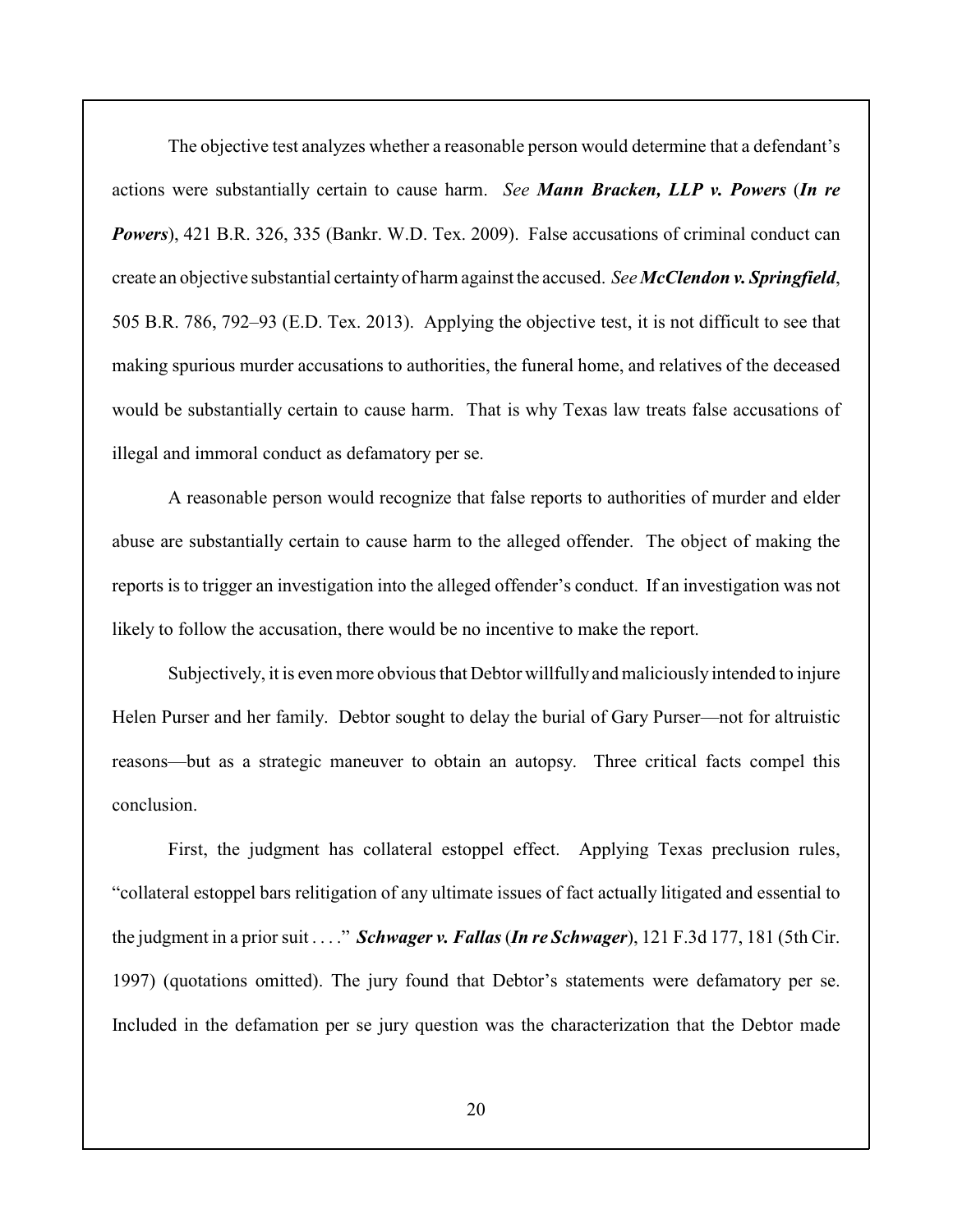statements "he knew were false or which he made with a high degree of awareness that were probably false, to an extent that he in fact had serious doubts as to the truth of the statement(s)." Therefore, the Bell County jury made a finding on the issue of the Debtor's subjective belief in the veracity of his own statements. The finding that Debtor knew the statements were false or had serious doubts as to their truth is inconsistent with an assertion of good faith reporting on his part. Moreover, Debtor freely admitted that he did not have any evidence to support his accusations other than limited medical information he gleaned from the medical records he obtained a few days before July 28, 2011. The medical records showed that GaryPurser's treating physicians agreed that he had dementia prior to his death and that he had not been mistreated by his family. Debtor presented no expert medical testimony at trial in the Bell County lawsuit or in this adversary proceeding to support his murder and abuse theories, but characterized the Purser Family's medical expert's opinions as "stupid."

Second, Debtor previously served as a Justice of the Peace. He was familiar with the powers of that office and knew that a Justice of the Peace had the authority to order an inquest into a death. Debtor maintained that Gary Purser did not suffer from dementia or another mental impairment. Frustrated that he had not been able to depose Gary Purser, Debtor viewed Gary Purser's death as the final opportunity to prove his case. He alleged intentional prescription drug overdoses killed Gary Purser because all he needed was one of the law enforcement authorities to accept his story and an autopsy would follow. Had any of the authorities suspected foul play in the death of Gary Purser, they would have notified the Justice of the Peace, who would have initiated an inquest.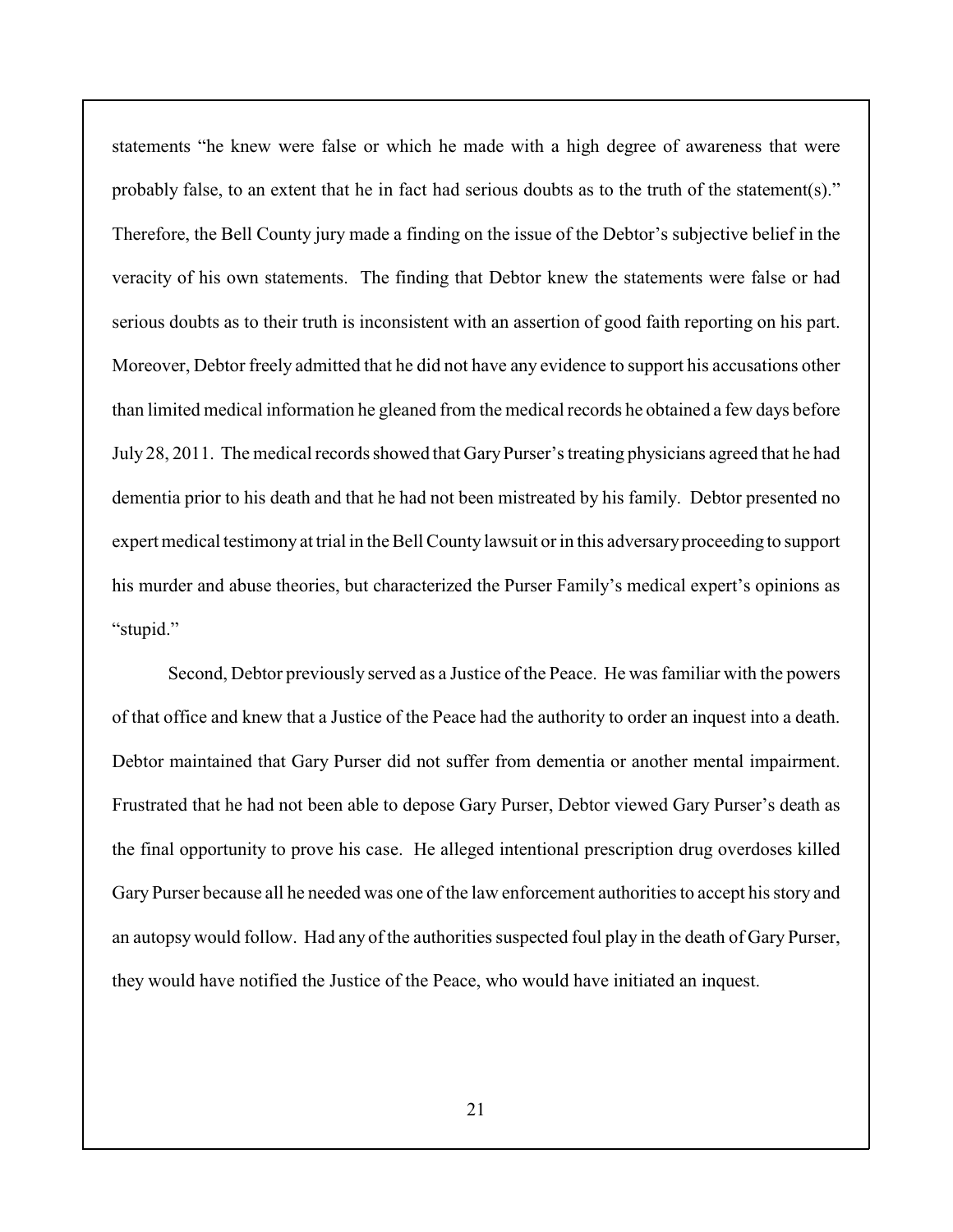A final critical piece of evidence demonstrates Debtor's malicious motives. On July 29, 2011, mere hours after he learned of Gary Purser's death, Debtor wrote a letter to Jack Crews requesting an autopsy—not because he believed foul play was afoot—but because he wanted to prove Gary Purser did not have dementia. The letter reads:

### Dear Jack:

We were saddened by the news that Mr. Purser died yesterday in Temple. I had a great deal of respect for him. *As you know the main issue in this case is whether or not he was suffering from a mental illness due to dementia or another brain disorder.* We believe that an autopsy would clear up this issue. I suggest we ask an independent medical examiner to perform an autopsy here at the funeral home prior to his interment.

We are not intending to ask the court to order one, but without definitive evidence of a medical nature we will point out that an autopsy would have solved the question, but the family refused to have one performed.

This letter is not intended to be disrespectful to the family in their time of sorrow, but because they have put this issue before the court we think this would be the best way to resolve it.

Sincerely,

Jerry Scarbrough

(Pls.' Ex. 85) (emphasis added). Of course, while requesting an autopsy directly from the Purser Family to resolve the "main issue" concerning dementia in Debtor's lawsuit, he was simultaneously contacting authorities to pitch his murder theory. Jack Crews learned that Debtor contacted the funeral home to influence a halt to Gary Purser's burial based on murder allegations. At 6:32 p.m. on July 29, 2011, Mr. Crews sent Debtor the following email with the subject line "Your conduct":

Mr. Scarbrough:

I just saw the letter you faxed earlier this date. I write this email in response.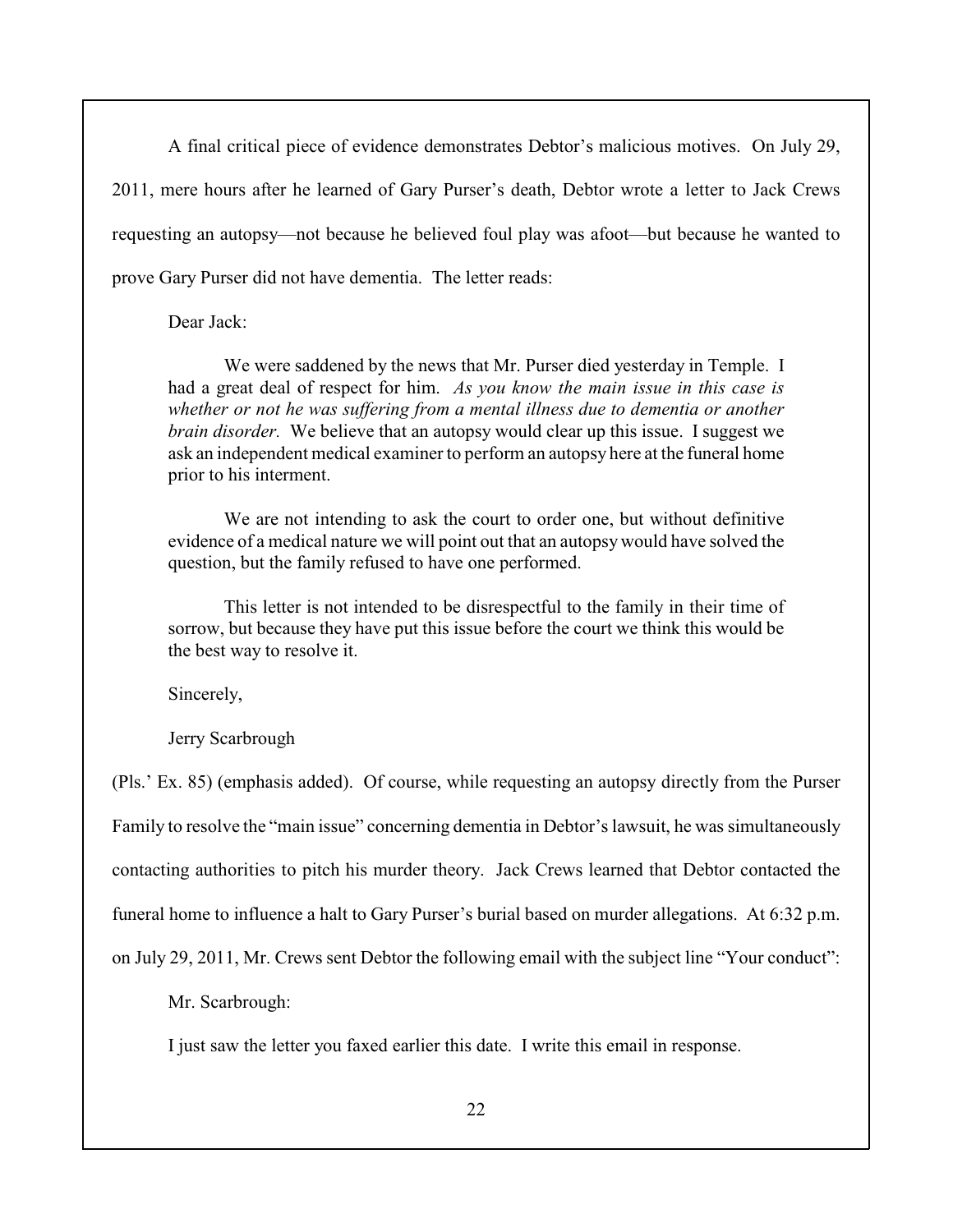First, stop patronizing me. You never had any respect for Mr. Purser and you do not care about the feelings of his family now. What you did in calling the funeral home today and sending that letter is beyond the pale of any person capable of reasonable behavior. Your actions reveal your true intentions with perfect clarity—your words not meaningful.

I will not be surprised at anything you do or say if you think it will help squeeze nuisance money from Mr. Purser or hisfamily. Your words and actions are reckless and you will be held legally accountable. Put aside whatever it is that drives you to sacrifice your reason and honor and just be quiet for a while.

A reckoning already awaits you at the courthouse. Do not make it worse.

Jack Crews

(Pls.' Ex. 86). Debtor viewed a time of grieving for the Purser Family as an opportunity to gain leverage in his lawsuit.

Apart from the unfounded murder accusations, Debtor acted in other ways that reinforce the conclusion that he intended to harm the Purser Family. Another example is the videos that he posted on YouTube.com of JoAnn Purser's video of the Backyard Incident and her 911 call following the Driveway Incident. Debtor admittedly created a bogus account name for "PurserJoann" and uploaded one video to that account.<sup>13</sup> The YouTube video played the audio of JoAnn Purser's call to the police following the Driveway Incident. The visual aspect of the video began with a picture of JoAnn Purser with large red lettering partially covering her face that reads "VOTED OUT." The picture was superimposed on a plain black backdrop that filled the frame. Underneath the stamped picture were large white words that read "JoAnn Purser, running for Killeen school board."

The video played the actual 911 call while displaying pictures of Gary and JoAnn Purser. Regarding the "VOTED OUT" caption, it is true that JoAnn Purser once held a seat on the Killeen

 $13$ He uploaded the other video to his own account of "Jerry Scarbrough."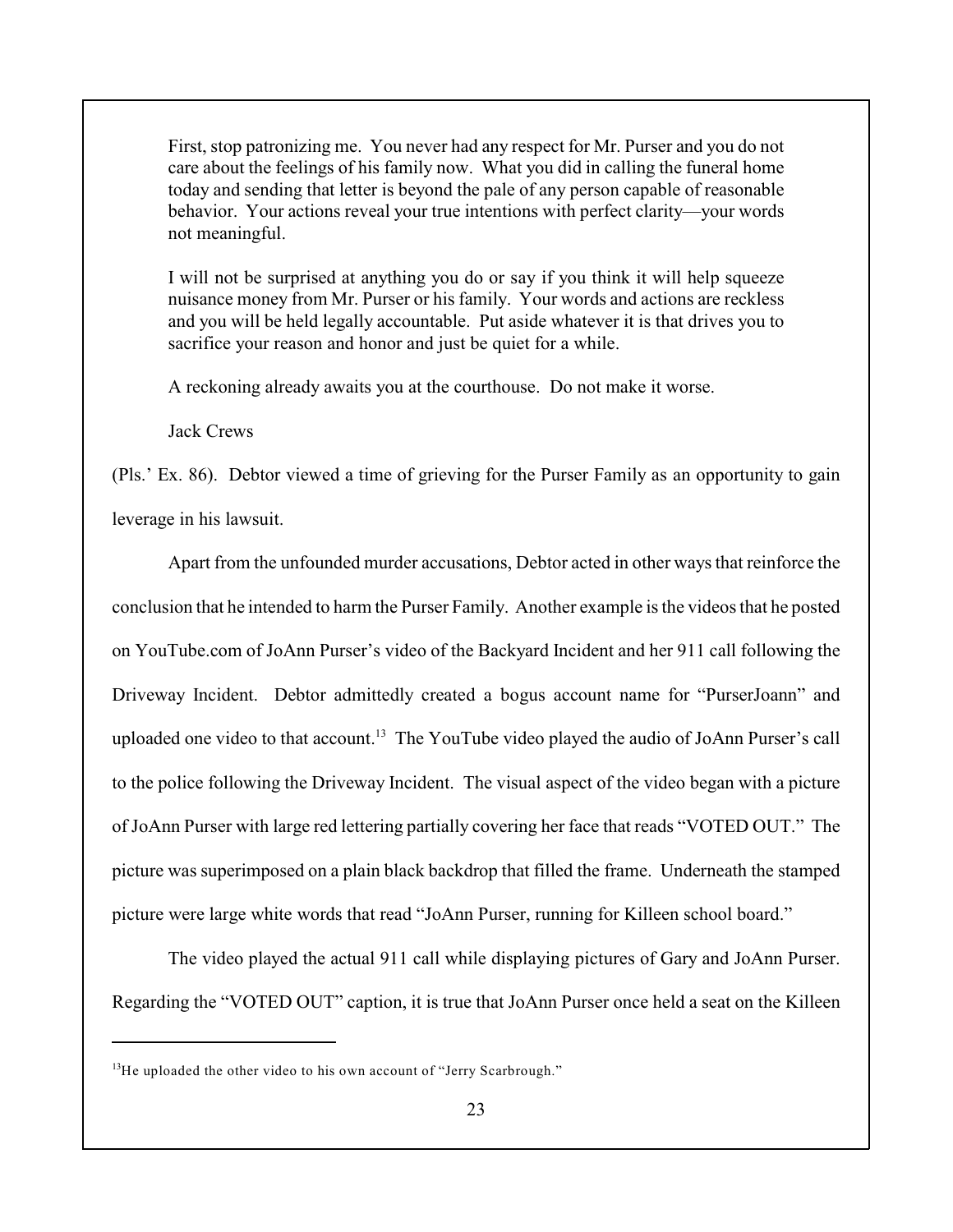City Council and no longer held that position. The fact that Debtor posted it to a fictitious account called "PurserJoann" illustrates the malicious intent behind the posting. The pictures and corresponding commentary were presented in a way that made it appear JoAnn Purser took \$10,000.00 from Gary Purser and would not give it back to him. While such an event did occur, the presentation in the video provided no context. JoAnn Purser was portrayed as a thief without explaining why Gary Purser had brought \$10,000.00 in cash to Ms. Deaton's home.

Debtor defended the video by describing it as an exercise of his rights as an eligible voter for the Killeen school board elections. He testified that he did not believe JoAnn Purser was a good candidate and that he would not vote for her. He posted the videos to inform the public of what kind of person he thought she was. It is clear that Debtor's subjective motive in posting the videos was to damage JoAnn Purser's reputation and candidacy for the school board elections, and to needlessly harass her in connection with the Bell County lawsuit. The right to free speech does not insulate Debtor from civil liability for willful and malicious defamation. *See New York Times Co. v. Sullivan*, 376 U.S. 254, 301–02 (Goldberg, J., concurring).

# B. *Willful and Malicious Fraud*.

Helen Purser alleged Debtor committed fraud by:

[M]aking false and embarrassing demands and allegations related to the state court action; making groundless, fraudulent, and harassing claims in the state court action in an attempt to coerce a multimillion-dollar settlement from the Purser Family—and then lying about the secret recordings; falsely reporting that the Purser Family had been abusing Gary Purser, Sr.; and falsely reporting that the Purser Family had murdered Gary Purser, Sr.

(Pls.' Second Am. Compl., ¶ 28, ECF No. 31). The Bell County jury found Debtor committed fraud

by failure to disclose and fraud by misrepresentation as those species of fraud were defined in the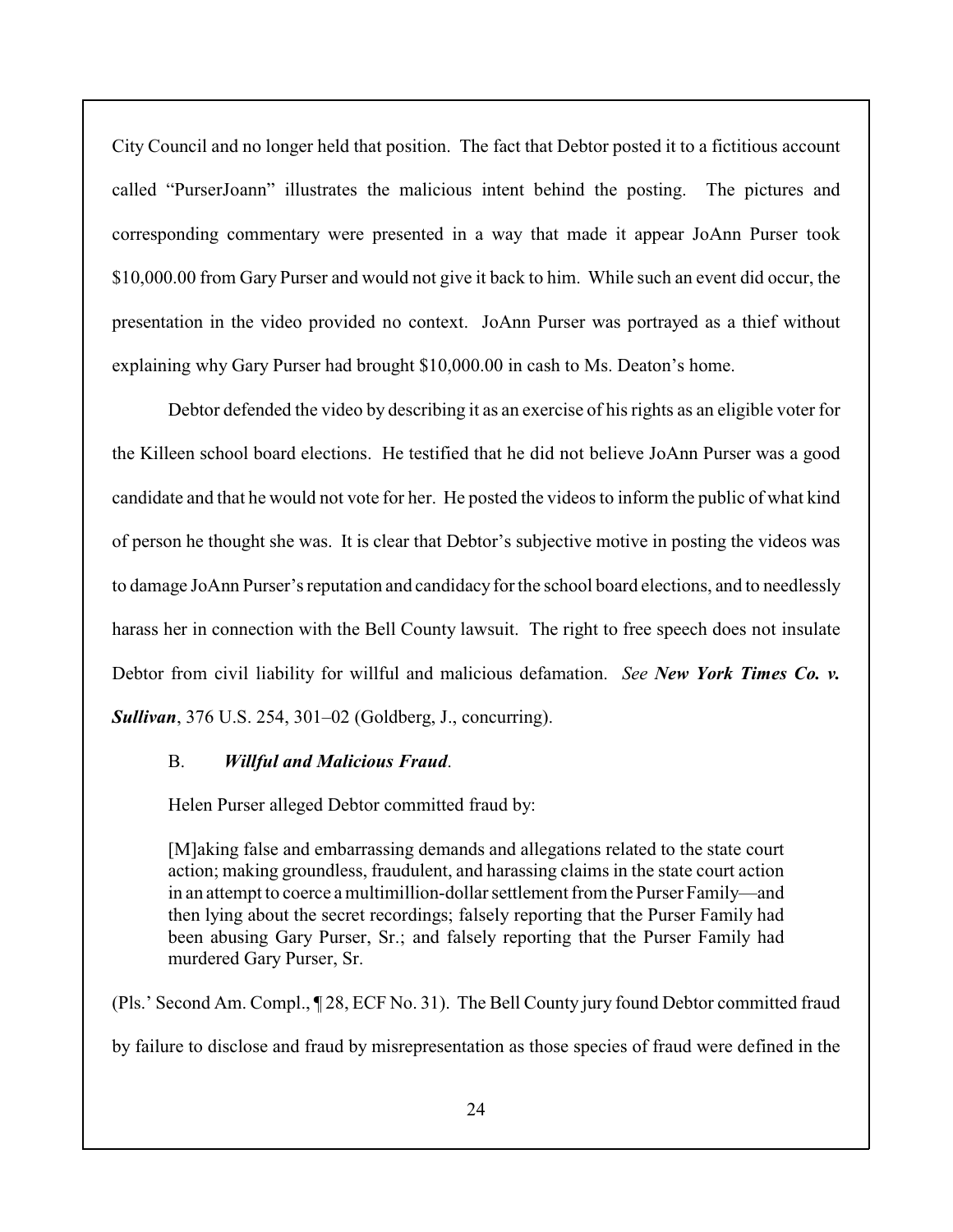jury charge. The judgment ordered that "Helen Purser have judgment and recover from [Debtor], Melissa Deaton, and Denise Steele, jointly and severally, in the amount of \$3,060,000.00, in connection with the . . . damages referable to willful, malicious and deliberate fraud while acting in a conspiracy. . . ." The judgment also awarded an additional \$2,000,000.00 in exemplary damages.

Although  $\S$  523(a)(2)(A) is the usual vehicle for seeking nondischargeability of a debt based on fraud, it is possible to assert a claim for willful and malicious fraud under § 523(a)(6). *See, e.g.*, *Schubert Osterrieder & Nickelson PLLC v. Bain* (*In re Bain*), 436 B.R. 918, 924 (Bankr. S.D. Tex. 2010) (finding that "[a]llowing Plaintiffs' state-law fraud claim to be asserted under § 523(a)(6) would not render § 523(a)(2)(A) superfluous"); *see also Grogan v. Garner*, 498 U.S. 279, 282 n.2 (1991) (stating "[a]rguably, fraud judgments in cases in which the defendant did not obtain money, property, or services from the plaintiffs and those judgments that include punitive damages awards are more appropriately governed by  $\S$  523(a)(6)"). This is especially true where "the facts alleged in the fraud claim are the same underlying facts as those alleged in the [willful and malicious defamation] claim." *Bain*, 436 B.R. at 924.

An injury that is recognizable for purposes of willful and malicious fraud is forcing another person to expend unnecessary money and time. *See id*. (forcing a person to spend time and money to cancel hundreds of unwanted magazine subscriptions satisfied the injury requirement for a § 523(a)(6) fraud claim). The Fifth Circuit has indicated that presenting frivolous claims and engaging in deliberate and needlessly prolonged litigation is sufficient injury for purposes of § 523(a)(6). *See Raspanti v. Keaty* (*In re Keaty*), 397 F.3d 264, 274 (5th Cir. 2005). Abusing the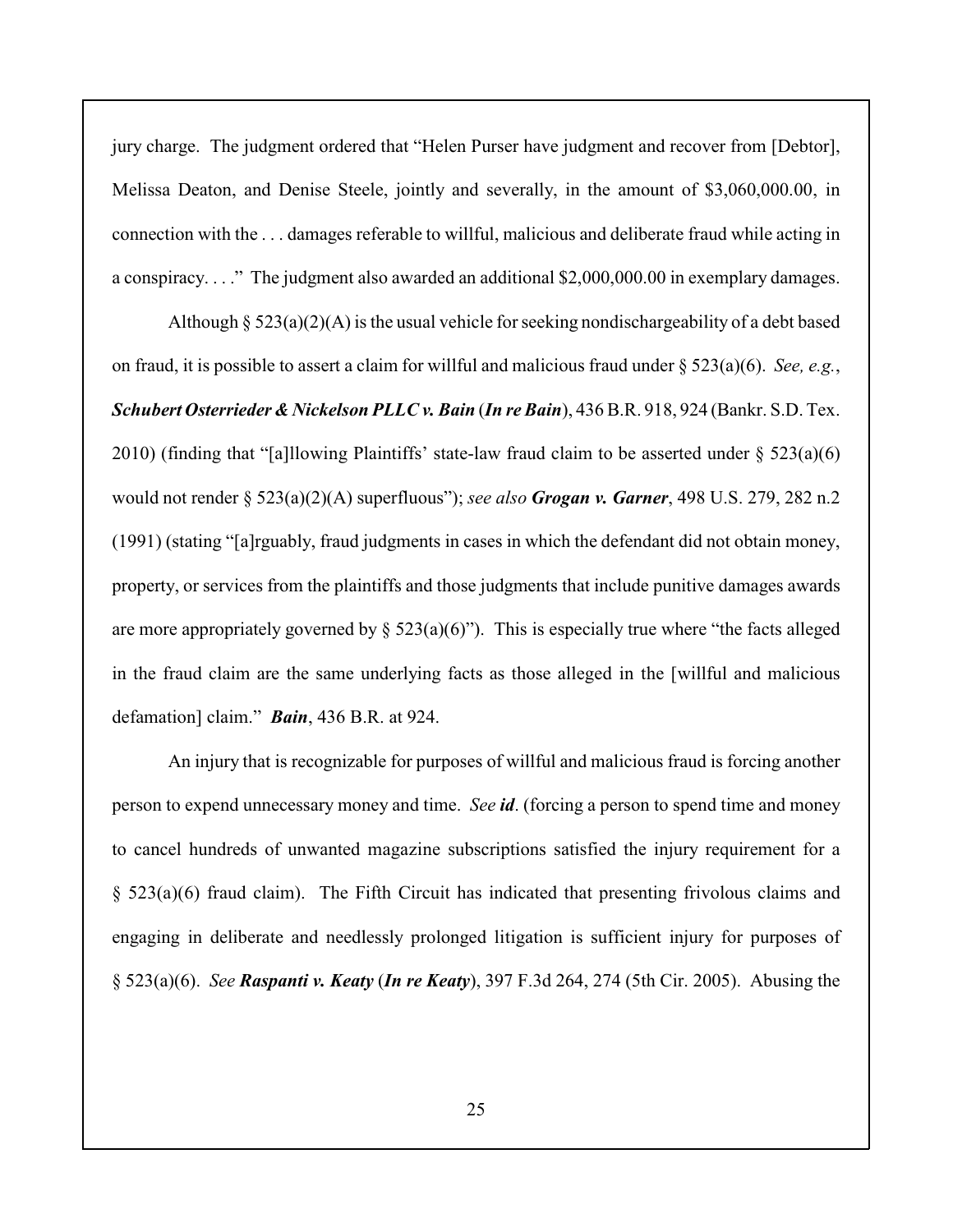judicial process to cause unnecessary delay or harassment can serve as the basis for finding willful and malicious behavior. *Id*.

While neither case dealt specifically with nondischargeability of a fraudulent debt under § 523(a)(6), two Fifth Circuit cases shed light on this issue. In *In re Keaty*, 397 F.3d 264 (5th Cir. 2005), a Louisiana appellate court found that Keaty and his law partner committed sanctionable conduct by filing a frivolous claim for attorneys' fees against Raspanti. The Louisiana appellate court made findings "that the Keatys knew their claims had prescribed, that their answers to Raspanti's request for admissions were disingenuous, and that the proceedings by the Keatys were knowingly without foundation, crafted for the purposes of harassment, and designed to prolong the proceedings deliberately and needlessly." *Keaty*, 397 F.3d at 268 (citing *Keaty v. Raspanti*, 781 So. 2d 607, 612 (La. Ct. App. 2001)). After a remand for an evidentiary hearing and a subsequent appeal, Keaty was sanctioned in the amount of \$107,605.95. *Id*. (citing *Keaty v. Raspanti*, 866 So. 2d 1045 (La. Ct. App. 2004)). Keaty eventually filed a Chapter 7 bankruptcy petition and Raspanti initiated an adversary proceeding to declare the sanctions award nondischargeable under  $\S 523(a)(6)$  for willfully and maliciously causing injury by bringing the frivolous lawsuit. *Id*. Raspanti lost his collateral estoppel argument at the bankruptcy court and district court, and appealed to the Fifth Circuit.

The panel framed the issue as whether "under principles of collateral estoppel, the sanctions issue was 'actually litigated' . . . such that the Louisiana appellate court's findings barred the relitigation of the willful and malicious injury requirement of § 523(a)(6)." *Id*. at 269. In reversing the lower courts, the panel clarified the standards for evaluating the "actually litigated" component of collateral estoppel and held "[t]here is no question that the sanctions issue was actually litigated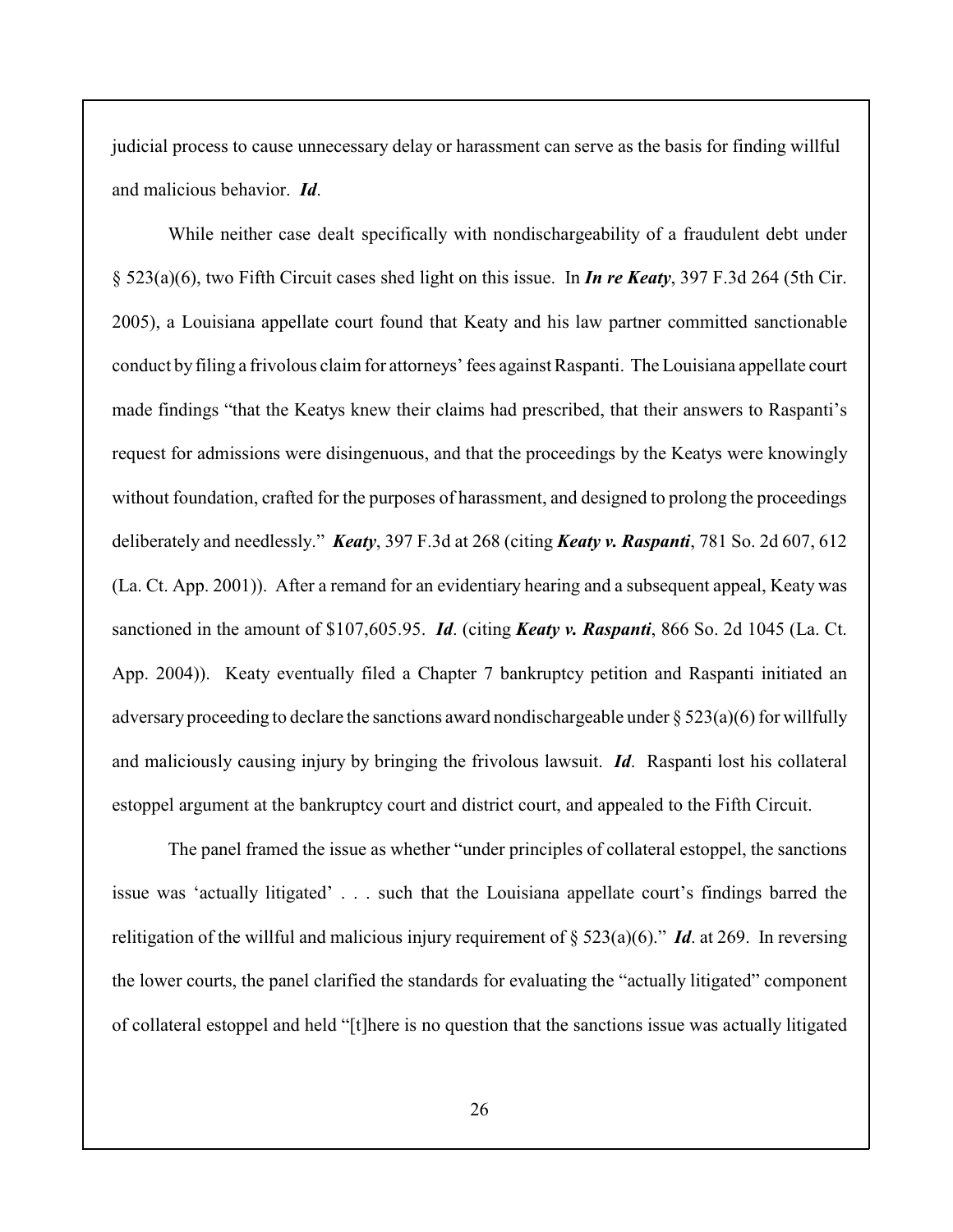in the state court." *Id*. at 272. The court did not end its inquiry there, however, and went on to evaluate "whether the state . . . court 'has made specific, subordinate, factual findings on the identical dischargeability issue in question—that is, an issue which encompasses the same prima facie elements as the bankruptcy issue. . . .'" *Id*. at 272 (quoting *Dennis v. Dennis* (*In re Dennis*), 25 F.3d 274, 278 (5th Cir. 1994)). In deciding that the state court's findings were on an issue identical to the dischargeability issue, the court observed "[b]oth § 523(a)(6) and the Louisiana [sanctions] statute require an inquiry into whether Keaty acted either with an objective substantial certainty of injury (to cause unnecessary delay) or a subjective motive to cause injury (to harass or to increase the cost of litigation needlessly)." *Id*. at 273. After quoting a critical portion of the Louisiana appellate court's findings, the panel decided:

These are clear and specific findings as to Keaty's state of mind. They demonstrate that Keaty's motive in filing the frivolous claim for attorney's fees was to injure Raspanti (by harassing him). They also demonstrate that Keaty's actions were substantially certain to injure Raspanti, since deliberately and needlessly prolonging the proceedings would necessarily cause Raspanti financial injury. Thus, we conclude that the state appellate court's findings satisfy the elements of  $\S 523(a)(6)$ .

# *Id*. at 274.

In *Shcolnik v. Rapid Settlements Ltd*. (*In re Shcolnik*), 670 F.3d 624 (5th Cir. 2012), the willful and malicious conduct at issue was committed by a former company officer who "attempted to obtain one million dollars byfalselyclaiming an ownership interest in the company and threatening public exposure of alleged illegal activity." *Id*. at 626. More specifically, the court described a series of events that began when Shcolnik, the eventual bankruptcy debtor, was fired from his position as an officer of two companies. Allegations arose thereafter that:

[Shcolnik] absconded with various documents from [the companies'] offices. Shcolnik then began threatening to disclose alleged criminal and regulatory violations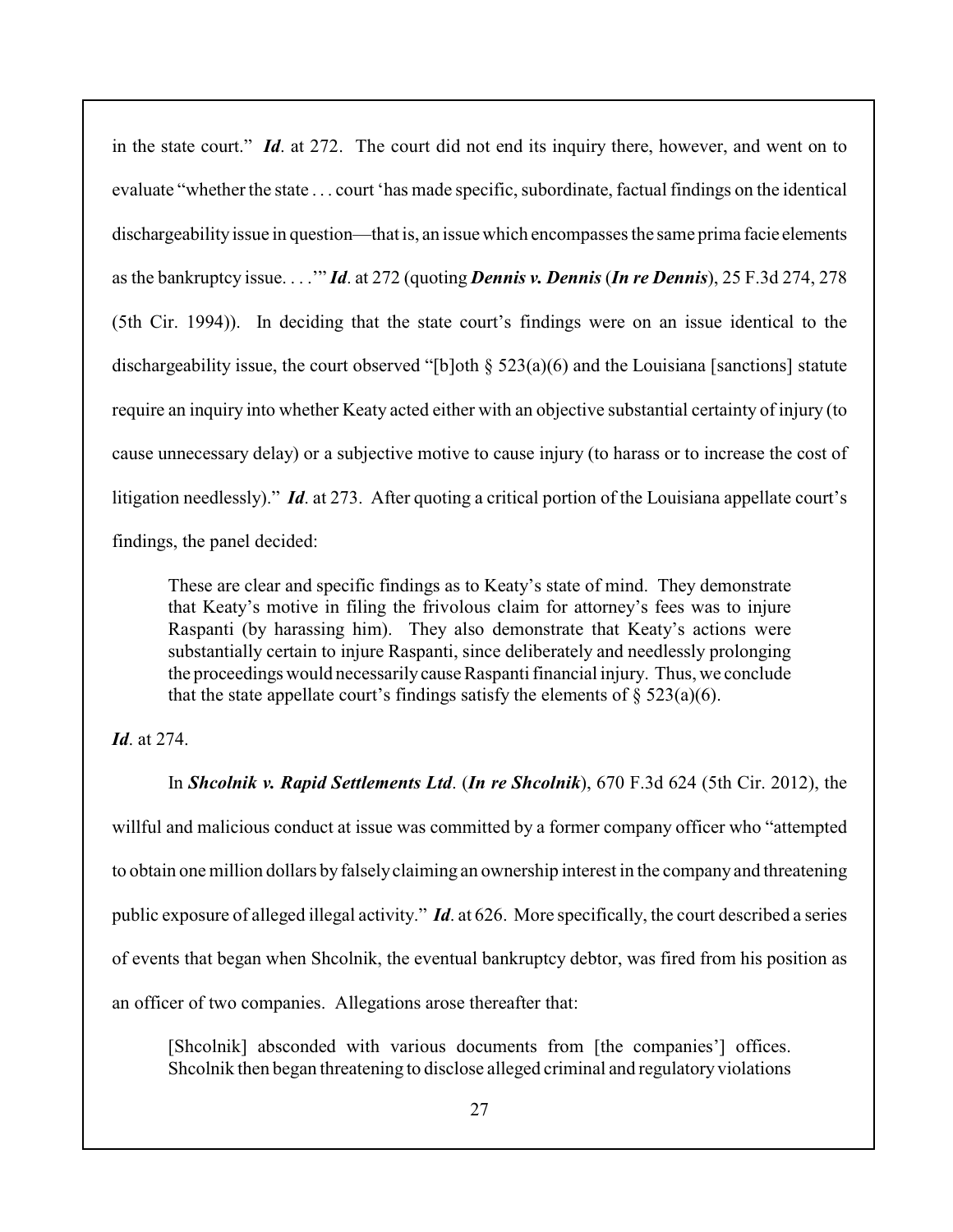by [the companies] if they did not "buy-out" his "ownership interests." In emails, he referred to a "doomsday plan" which would be launched if Stewart Feldman, the primary owner of [the companies], did not "properly compensate" him for his "ownership interests. . . which appear to be worth in excess of \$1,000,000." He threatened a "massive series of legal attacks . . . which will likely leave you disbarred, broke, professionally disgraced, and rotting in a prison cell," and expressed his hope that Feldman would be the victim of prison rape.

*Id*. at 626–27. In response, the companies initiated an arbitration proceeding against Shcolnik that sought declaratory judgment that he did not hold an ownership interest in the companies or related entities. The arbitrator held in the companies' favor and awarded them \$50,000.00 in attorneys' fees, and a state court later confirmed the award.

Shcolnik filed bankruptcy and the companies sought to have the arbitration attorneys' fees award declared nondischargeable under § 523(a)(6). *Id*. at 627. After considering cross motions for summary judgment, the bankruptcy court granted Shcolnik's motion and the district court affirmed. The district court held that the companies "could not establish a genuine issue of material fact as to willfulness, because they did not actually pay Shcolnik the million dollars he demanded." *Id*. at 629. The district court "interpreted the Supreme Court to require that a debtor intend 'the alleged injury itself' in order to fulfill the willfulness component of 11 U.S.C. § 523(a)(6)." *Id*. (citing *Kawaauhau v. Geiger*, 523 U.S. 57 (1998)). In a split opinion, the Fifth Circuit panel reversed the district court.

The companies argued on appeal that the attorneys' fees award should be held nondischargeable as a willful and malicious injury under  $\S$  523(a)(6) because "Shcolnik used the stolen documents, threats of criminal reports, and claims of ownership in the company in tandem as a scheme to extract \$1,000,000 from them in the guise of a 'buyout' of his pretended 'ownership interests.'" *Id*. at 628. The panel noted that the companies "have neither alleged nor offered evidence that Shcolnik intended to inflict litigation costs on them, which is the debt for which they urge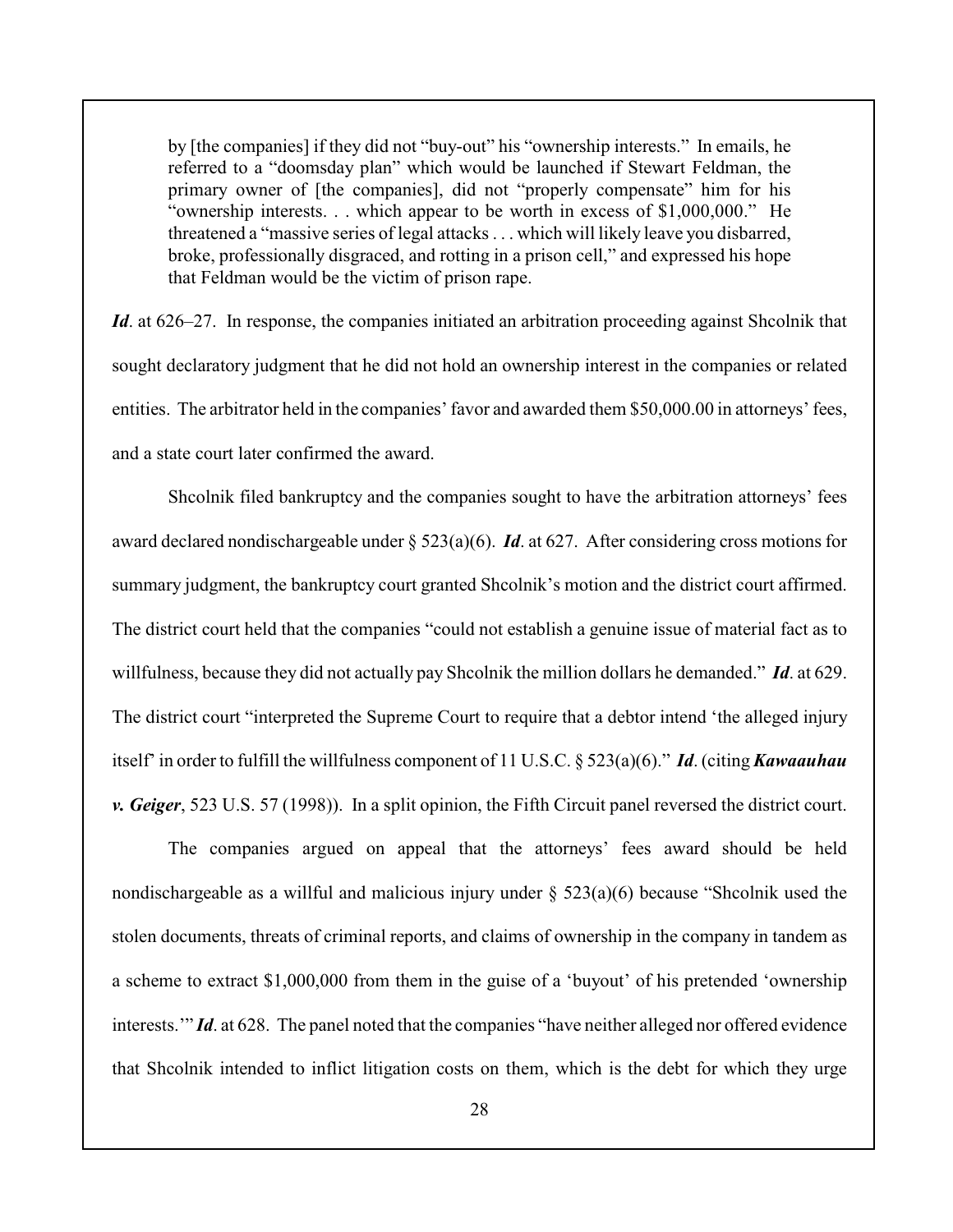nondischargeability." *Id*. at 629. Authoring the panel opinion, Judge Edith Jones provided a brief overview of the Fifth Circuit's interpretation of section 523(a)(6) following *Geiger*, and reiterated the standard that "an injury is willful and malicious where there is either an objective substantial certainty of harm or a subjective motive to cause harm." *Id*.

The opinion also made comparisons to *Keaty*. The majority summarized the facts of *Keaty* as, "[t]he debtors' intended injury was 'harassment' through baseless litigation, but their actions were 'substantially certain to . . . cause . . . financial injury.'" *Id*. (quoting *Keaty*, 397 F.3d at 274). Considering that both cases evaluated the relationship between the debtor's motive and a resulting injury, the *Shcolnik* panel observed that "this case is slightly different from that in *Keaty*: Shcolnik allegedly engaged in a course of contumacious conduct that required the [companies] to file meritorious litigation against him, resulting in the instant fee award; whereas in *Keaty*, the debtors pursued the burdensome suit that provoked a sanctions award against them." *Id*. After making this distinction, the panel opined that "[i]t would make no sense for the infliction of expense in litigating a meritless legal claim to constitute willful and malicious injury to the creditor, as in *Keaty*, while denying the same treatment here to the infliction of expense by a debtor's attempt to leverage an equally baseless claim through a campaign of coercion." *Id*. The panel found a genuine fact issue existed for trial because "Shcolnik's behavior resulted in willful and malicious injury if his claims of ownership were made in bad faith as a pretense to extract money from the [creditor companies]." *Id*. at 630. Finally, Judge Jones made a critical observation about the relationship between the debtor's conduct and the resulting injuries he caused: "[t]he litigation costs he forced upon [the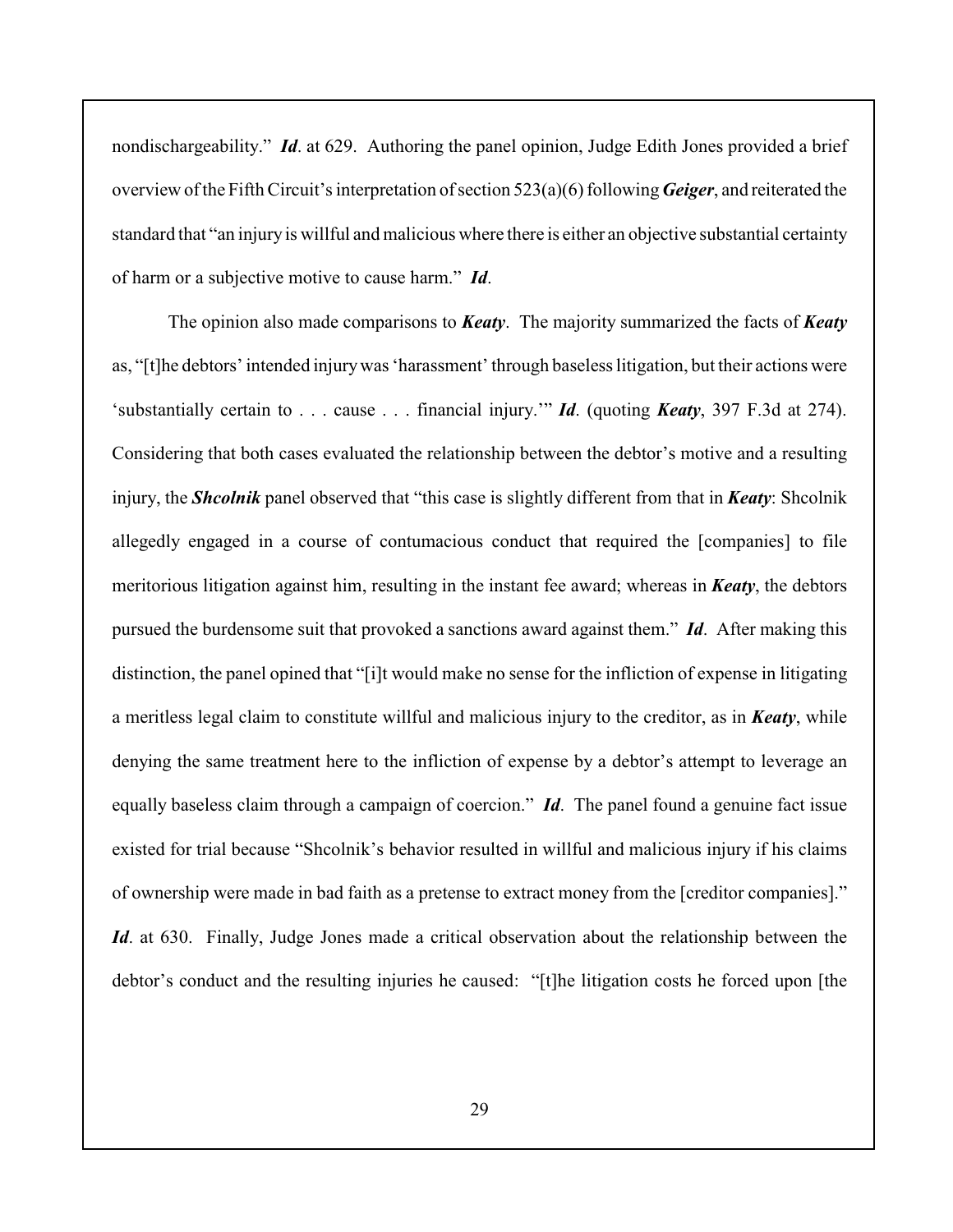creditors] are different from the million dollar claim he made against them, but they were neither attenuated nor unforeseeable from his alleged intentionally injurious conduct." *Id*.

Judge Catharina Haynes wrote a partial concurrence and dissent. She stated that "[t]he effect of the majority opinion is to transform all litigation precipitated by aggressive demand letters into potential 'malicious' acts for purposes of non-dischargeability." *Id*. (Haynes, J., concurring and dissenting). Further, Judge Haynes lamented that "the majority opinion glosses over the lack of connection between the allegedly malicious acts and the arbitration award of attorneys' fees now sought to be rendered non-dischargeable." *Id*. The dissent went on to explain:

We do not have a case setting out a test for where the quintessential demand letter ends and the parade of horribles suggested by the majority opinion begins. Wherever that line is, it is not crossed here, and I disagree with transforming the regrettable unpleasantness and aggressiveness that often attend the prelude to litigation into "coercive" or "contumacious" conduct so easily. Shcolnik's e-mail letters, however reprehensible they undeniably are, do not constitute either.

*Id*. at 631.

This Court shares Judge Haynes's concerns in *Shcolnik*. It is true that "transform[ing] *all* litigation precipitated by aggressive [behavior] into potential 'malicious' acts for purposes of nondischargeability" would be inappropriate. *See Shcolnik*, 670 F.3d at 631 (emphasis added). Likewise, the Court disapproves of "transforming the regrettable unpleasantness and aggressiveness that often attend the prelude to litigation into 'coercive' or 'contumacious' conduct so easily." *See id*. Litigants and lawyers should not face punishment merely for attempting to enforce legal rights. But the Bell County jury found that Debtor *intentionally* utilized the litigation process to perpetrate fraud against Helen Purser. Debtor's actions clearly crossed the line between zealous advocacy and contumacious conduct.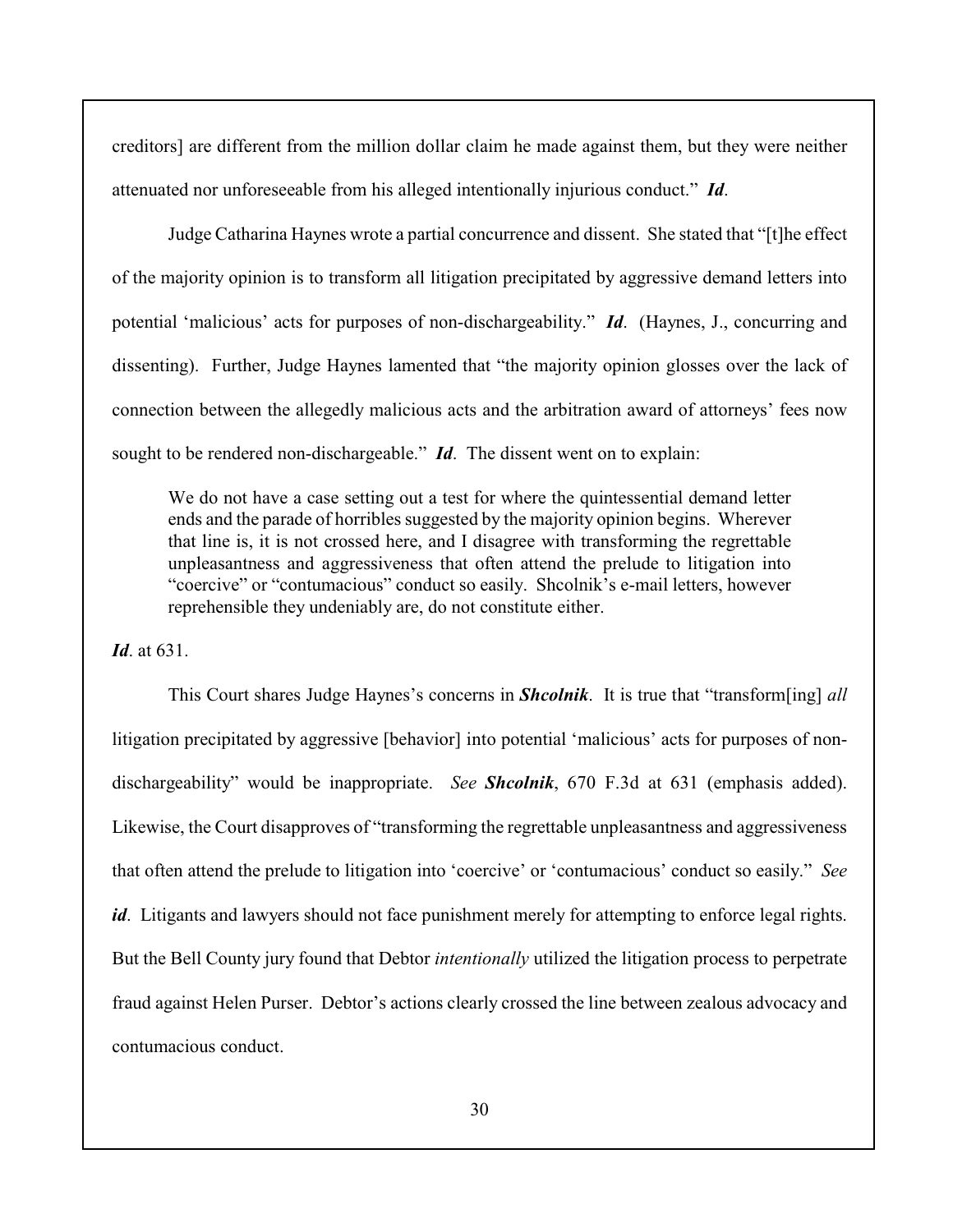Applied here, *Keaty* and *Shcolnik* recognize the sort of injury that Debtor caused to Helen Purser. As in *Scholnik*, Debtor used harassing and contumacious methods in an attempt to recover damages or coerce a nuisance settlement of claims made in bad faith. That the payday never came did not matter in *Shcolnik*, as the majority did not ignore the certain financial harm that resulted. Here, Helen Purser and her family spent over a million dollars pursuing and litigating the Bell County lawsuit.<sup>14</sup> Meanwhile, Debtor participated in a "parade of horribles" while defending Ms. Deaton (and later himself) by pursuing baseless counterclaims on her behalf, violating court orders, failing to produce the Secret Recordings, and attempting to initiate multiple meritless criminal investigations.

The jury found that Debtor, along with Ms. Deaton and Steele, committed fraud by misrepresentation and fraud by failure to disclose against Helen Purser. The jury also determined that they acted in concert and in a conspiracy in committing fraud against Helen Purser. The jury's exemplary damage award found that Debtor, Ms. Deaton, and Ms. Steele acted with either malice or gross negligence.<sup>15</sup>

The Bell County judgment also awarded Helen Purser sanctions for Debtor's discovery abuses in the amount of \$54,261.50. The Court previously granted partial summary judgment in Helen Purser's favor on the sanctions issue under  $\S 523(a)(6)$ . Debtor contends that this prevents the Court from considering whether his discovery abuses factor into Helen Purser's § 523(a)(6) claim for willful and malicious fraud. The Court disagrees with Debtor's position.

 $14$ Jack Crews testified that his law firm billed \$482,613.38 in connection with the Bell County lawsuit. He did not represent Helen Purser the entire time, but he did represent her initially. Jeff Ray, Helen Purser's other attorney, testified that his law firm had billed over \$600,000.00 to represent her and her family during the Bell County lawsuit.

<sup>&</sup>lt;sup>15</sup>Gross negligence would not meet the standard for causing a willful and malicious injury set forth in *Kawaauhau v*. *Geiger*, 523 U.S. 57 (1998).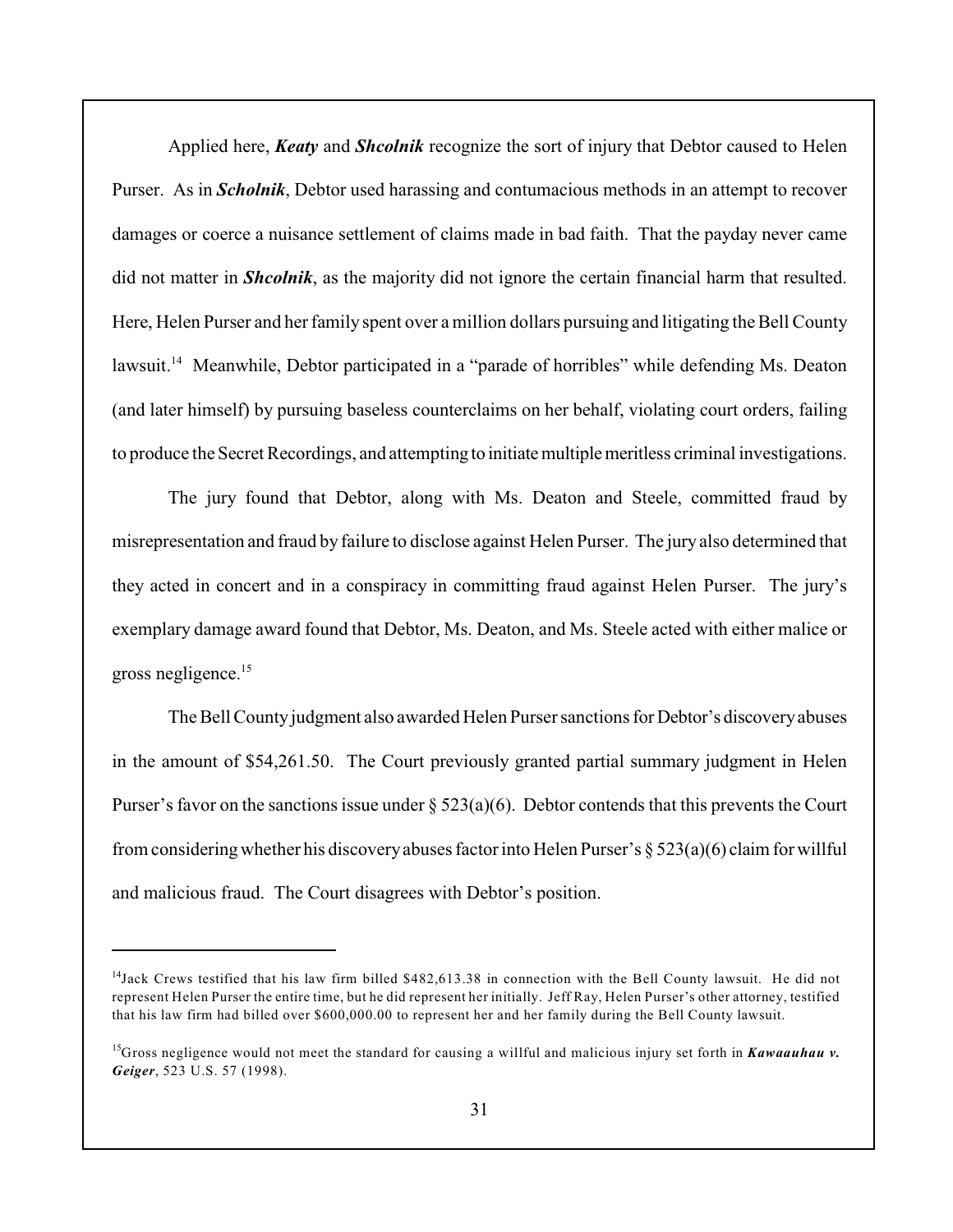Debtor's discovery abuses do not make up the entirety of Helen Purser's § 523(a)(6) willful and malicious fraud claim, but they do factor into Debtor's larger scheme to harm her. Throughout the Bell County litigation, Debtor filed frivolous motions and pleadings, and attempted to use extrajudicial tactics to gain advantage. Deposition transcripts, such as Debtor's deposition of Helen Purser, reveal immense hostility by Debtor against her. Other transcripts, such as Ms. Deaton's deposition, reveal Debtor's spirit of gamesmanship over discovery matters.<sup>16</sup> To be sure, Debtor's failure to produce the Secret Recordings and his violation of the medical records confidentiality order were met with monetary sanctions and contempt orders. But those instances were simply part and parcel of Debtor's overall scheme to harm and harass Helen Purser while seeking "to leverage a[ ] . . . baseless claim through a campaign of coercion." *Shcolnik*, 670 F.3d at 629.

For example, Debtor sent inflammatory written interrogatories to Gary Purser on September 19, 2011, approximately fifty-three days after his death. Debtor obviously knew that Gary Purser was deceased because he had already besieged various law enforcement officials with murder allegations surrounding Gary Purser's death. Yet he served offensive discovery on Gary Purser's attorney anyway.

The reality is that Debtor knew that Helen Purser would receive the discovery. The questions were not innocuous, but instead pried into Gary Purser's sexual history as if he were still alive. Debtor continued this line of questioning at Helen Purser's deposition. During deposition breaks, Helen Purser was upset by Debtor's questioning to the point where she was crying and shaking. In

<sup>&</sup>lt;sup>16</sup>In one exchange where the Pursers' attorney asked why a photograph of Gary Purser that Ms. Deaton took during the Driveway Incident had not been produced, Debtor replied, "Well, hell, I'm not supposed to tell you about things you don't know about. I'm just supposed to tell you about things you ask about." (Pls.' Ex. 52).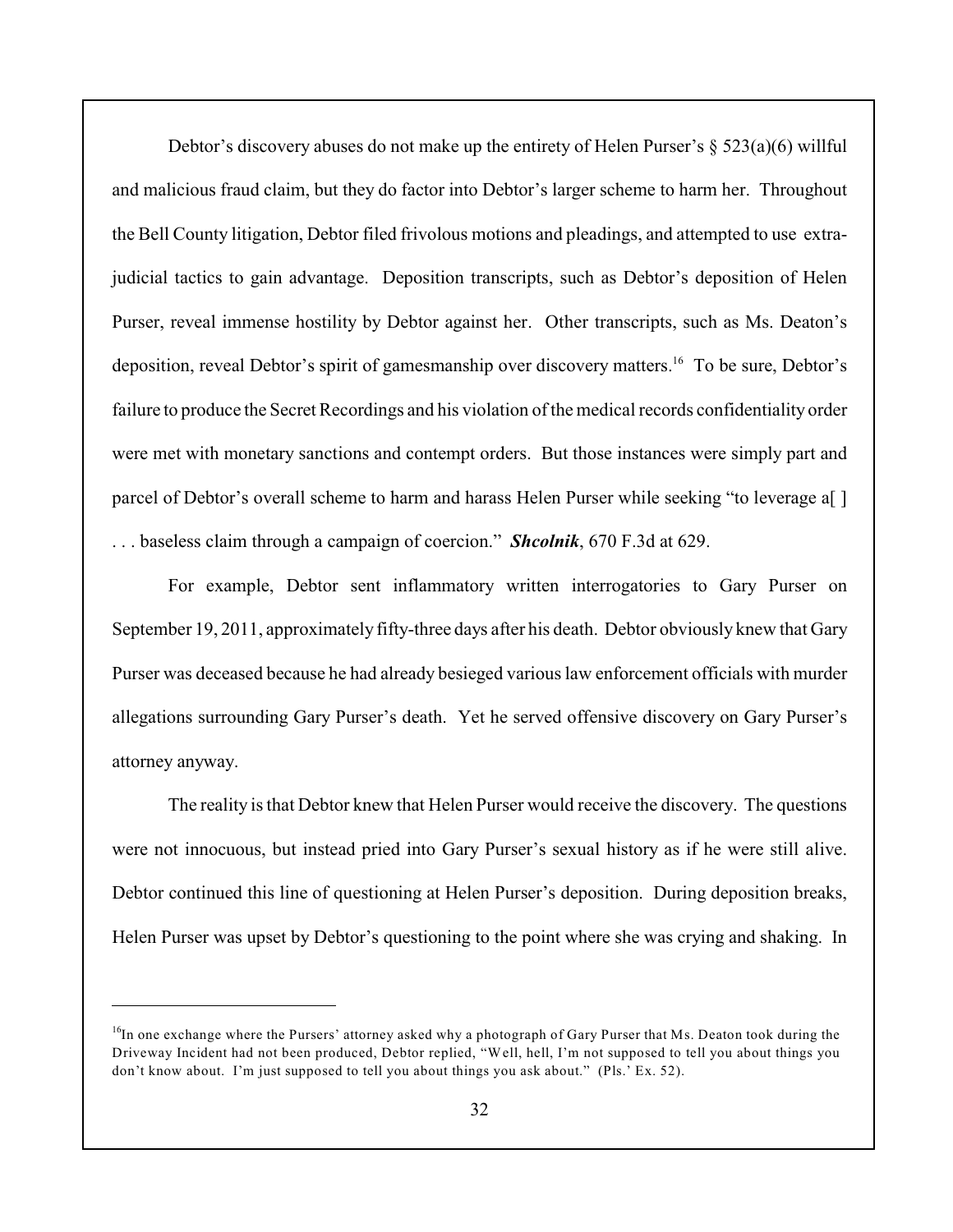the Bell County trial, an expert testifying about ethics, Alice Oliver-Parrott, had the opportunity to watch the deposition video. She testified "the questions that Mr. Scarbrough asked Mrs. Purser were in no way in furtherance of this litigation and did not pertain in any way to any issue that is in dispute here. He literally asked this woman about her mastectomy and whether or not her husband had ever fondled her breasts. I find that unforgivable." (Pls.' Ex. 1, vol. 7, at 60:5-11).

Jeff Ray, Helen Purser's attorney in the Bell County lawsuit, testified that on several occasions Debtor conveyed his intention to be "a thorn in [the Pursers'] side" and said his end goal was to "get millions out of them." Debtor made multiple oral demands to Jeff Ray to settle the case for one million dollars for himself and two million dollars for Ms. Deaton. The Million Dollar Recording between Debtor and his spouse also evidenced his malicious intention to somehow get millions from the Purser Family. Most critical, despite basing the bulk of Ms. Deaton's counterclaims on the Backyard and Driveway Incidents, Debtor freely admitted he knew Helen Purser was not present for either event. Yet he pursued baseless claims against her because he "had no reason not to." When a person wields the judicial process like a sword, he cannot expect that same process to shield him from liability for his actions.

Other actions Debtor took that rounded out his campaign of coercion were: encouraging Ms. Deaton to make an assault report of the Driveway Incident almost two years after the event occurred; initiating a baseless guardian ad litem proceeding without consent from his client to do so; filing a motion for summary judgment on behalf of Ms. Steele without her authorization; filing frivolous counterclaims for Ms. Deaton, which were nonsuited at trial; violating the confidentiality order with respect to medical records; and repeatedly denying the existence of recordings of which he had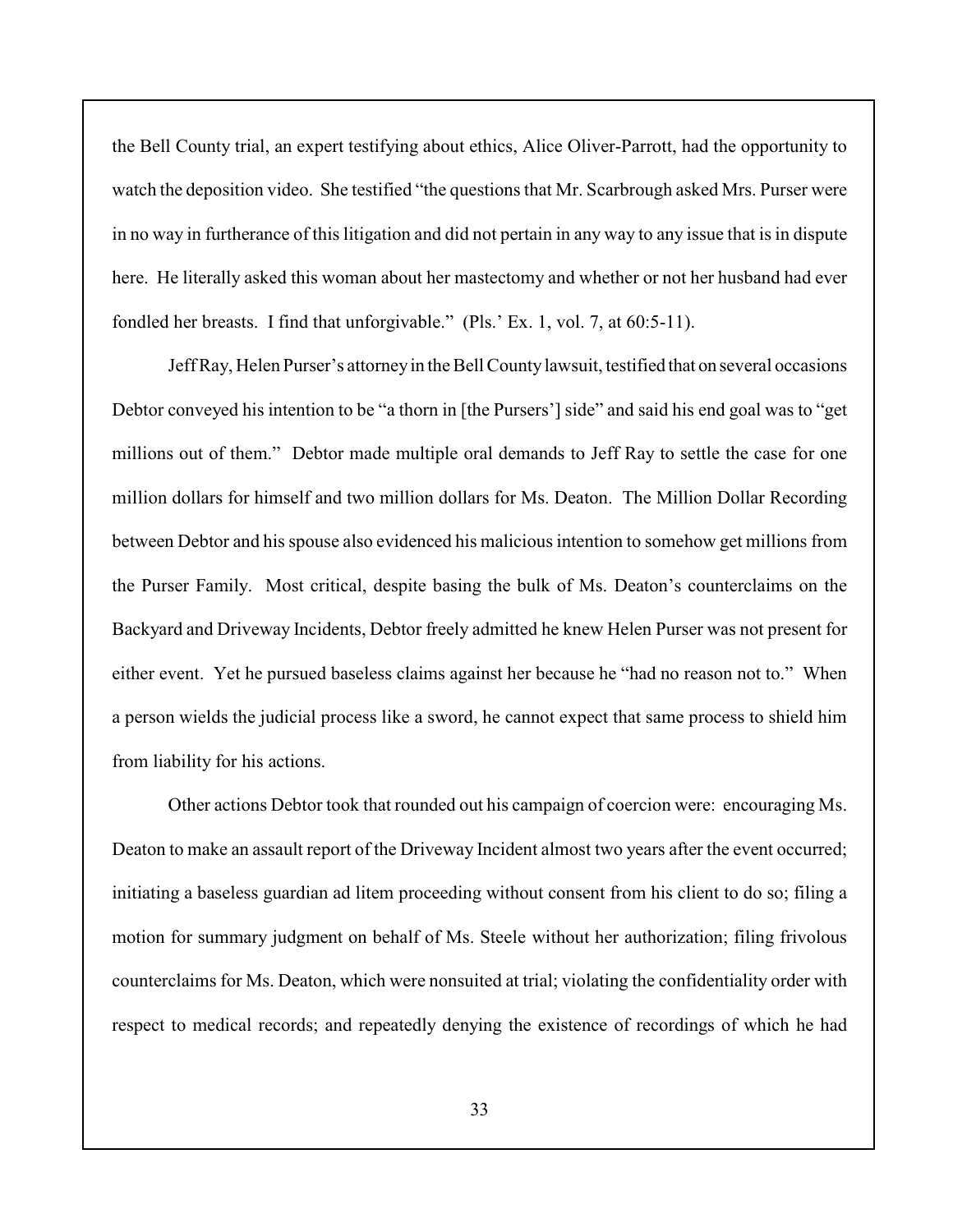possession. Debtor's pursuit of a scorched earth litigation strategy led to a debt that bankruptcy cannot discharge. Therefore, the Court finds Helen Purser's entire judgment against Debtor for fraud is nondischargeable under  $\S$  523(a)(6).

# VI. *Nondischargeability of the State Court Judgment under 11 U.S.C. § 523(a)(2)(A)*.

In addition, Helen Purser seeks nondischargeability of her state court judgment for fraud by failure to disclose and fraud by misrepresentation under  $\S 523(a)(2)(A)$ . She contends that the Bell County judgment fits within the false pretenses, false representation, or actual fraud provisions of  $\S$  523(a)(2)(A). The Amended Complaint set out the basis for the  $\S$  523(a)(2)(A) theory as follows:

As set forth in the state court verdict and final judgment, Defendant, acting individually and as a co-conspirator with third parties, perpetrated fraud upon the Purser Family. In short, Defendant lied to and about the Purser Family by making false and embarrassing allegations in the community and in connection with the state court action. All this in an effort to coerce and extort money from the Purser Family. And, when the Purser Family discovered the existence of certain evidence—i.e. secret recordings—that would expose Defendant's claims as groundless, fraudulent, and harassing and confirm their claims against Defendant, Defendant intentionally failed to produce and preserve such evidence. To their detriment, the Purser Family relied on the fraudulent misrepresentations about these potential claims—expending significant resources to investigate such claims. Also to their detriment, the Purser Family relied on the fraudulent misrepresentations regarding the existence (or nonexistence) of evidence—expending significant resources to confirm or dispel the existence (or non-existence) of such evidence. Defendant's misrepresentations caused the Purser Family both economic and noneconomic injuries, as awarded in the state court verdict. Based on the foregoing, the debt owed to the Purser Family is nondischargeable under section 523(a)(2)(A) of the Bankruptcy Code.

(Second Am. Compl., ¶ 24, ECF No. 31).

At the summary judgment stage, Helen Purser urged that collateral estoppel mandated nondischargeability of the fraudulent debt because the elements for fraud presented to the jury matched the elements required for  $\S$  523(a)(2)(A). While the jury found reliance, the Court agreed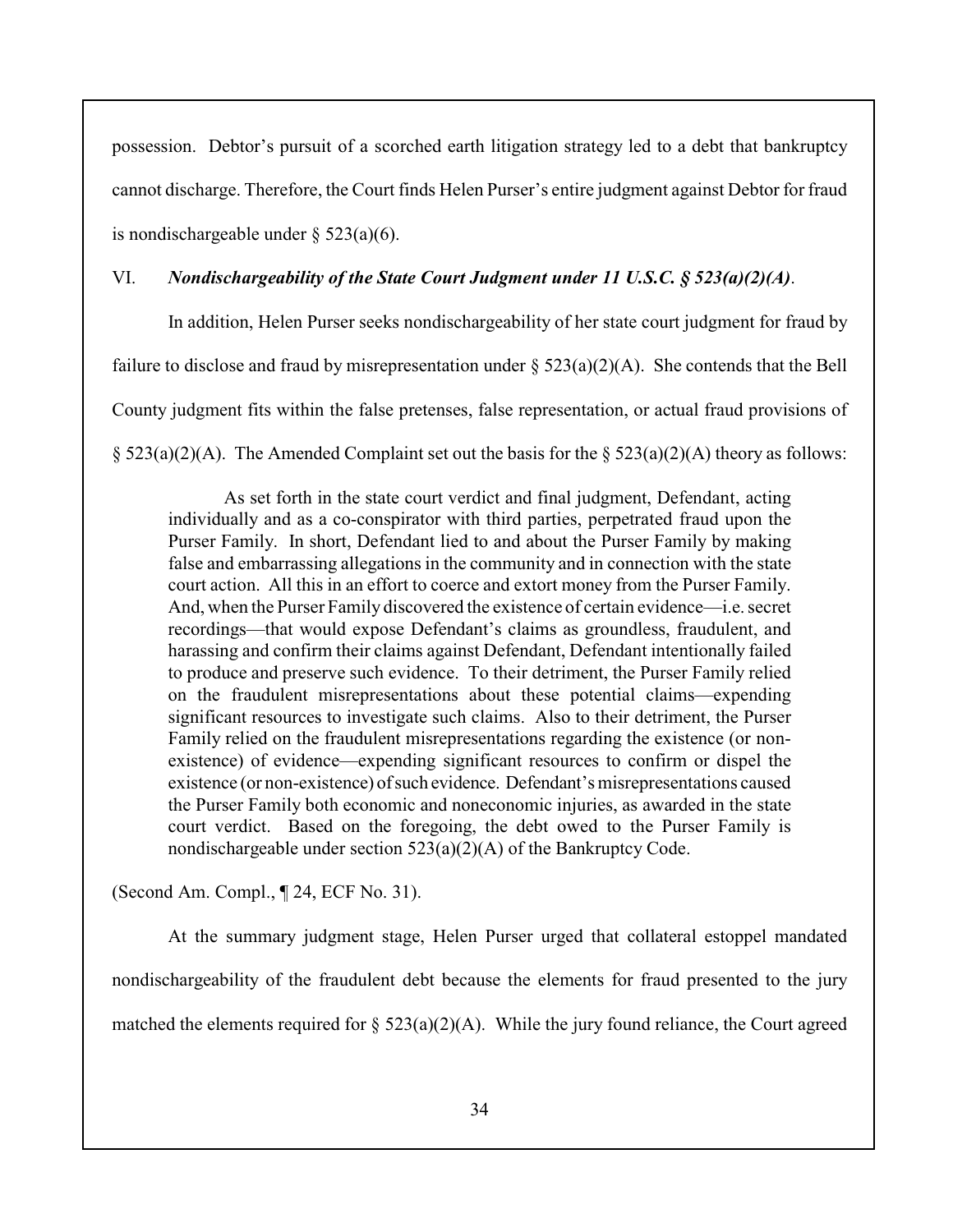with Debtor's position that the justifiable reliance standard stated in *Field v. Mans*, 516 U.S. 59 (1995), created a fact issue.

Debtor advanced several positions in his defense at trial. First, Helen Purser could not have justifiably relied on any of his actions because he interacted only with her attorneys. Second, he never obtained, or sought to obtain, "money, property, or services." Debtor argued that the money Ms. Deaton wrongfully obtained in the past could not be imputed to him merely because he agreed to represent her. Finally, he contended that although he never knew about the Secret Recordings, the fact that Helen Purser's attorneys were aware of them negates the theory that Debtor caused her to waste money on prolonged litigation expenses.

In an individual case,  $\S 523(a)(2)(A)$  of the Bankruptcy Code excepts from discharge any debt for money, property, or services obtained by false pretenses, a false representation, or actual fraud. 11 U.S.C. §  $523(a)(2)(A)$ . Although one purpose of the Code is to give debtors a fresh start, § 523(a)(2)(A) is designed to protect victims of fraud. *Tummel & Carroll v. Quinlivan* (*In re Quinlivan*), 434 F.3d 314, 319 (5th Cir. 2005); *see also Deodati v. M.M. Winkler & Assocs*. (*In re M.M. Winkler & Assocs.*), 239 F.3d 746, 749 (5th Cir. 2001). The creditor who is the victim of fraud must prove by a preponderance of the evidence that the debt is nondischargeable. *Recoveredge L.P. v. Pentecost*, 44 F.3d 1284, 1292 (5th Cir. 1995) (citing *Grogan v. Garner*, 498 U.S. 279, 286 (1991)); *see also Gen. Electric Capital Corp. v. Acosta* (*In re Acosta*), 406 F.3d 367, 372 (5th Cir. 2005).

The Fifth Circuit differentiates between "false pretenses and representations" and "actual fraud." *Recoveredge*, 44 F.3d at 1292; *see also Bank of La. v. Bercier* (*In re Bercier*), 934 F.2d 689,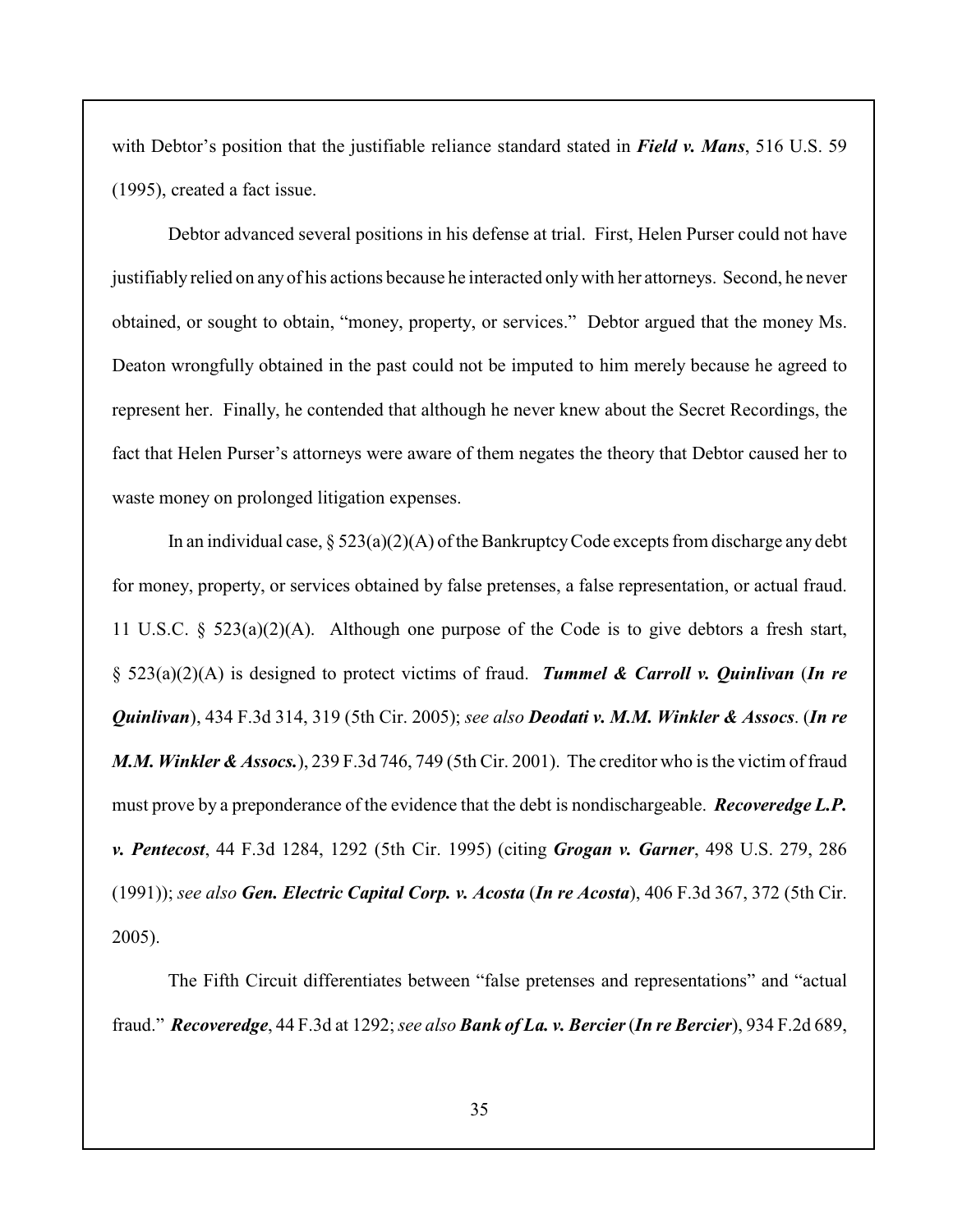692 (5th Cir. 1991). For a debtor's representation to qualify as a "false representation or false pretense" under  $\S 523(a)(2)(A)$ , it must have been: (1) a knowing and fraudulent falsehood, (2) describing past or current facts, (3) upon which the other party relied. *Recoveredge*, 44 F.3d at 1293 (citing *Allison v. Roberts* (*In re Allison*), 960 F.2d 481, 483 (5th Cir. 1992)). The false representations must be made knowingly and fraudulently, but a debtor's silence regarding a material fact can also constitute a false representation under the Code. *Caspers v. Van Horne* (*In re Van Horne*), 823 F.2d 1285, 1288 (8th Cir. 1987) (stating the bankruptcy courts have overwhelmingly held that a debtor's silence regarding a material fact can constitute a false representation actionable under  $\S 523(a)(2)(A)$  when the omission touches upon the essence of the transaction). Finally, the creditor's reliance on a debtor's false representation must be justifiable under the circumstances. *Field v. Mans*, 516 U.S. 59, 74–75 (1995). The Court must determine whether the falsity of Debtor's representation was or should have been readily apparent to Helen Purser.

Debtor challenges whether false representations were made and whether there is evidence that Helen Purser justifiably relied on any representations. At the heart of Helen Purser's fraud claim is the fact that Debtor intentionally failed to disclose and lied about the existence of the Secret Recordings.

The Secret Recordings demonstrate Ms. Deaton's and Ms. Steele's understanding of Gary Purser's financial affairs and their willingness to assist him in depleting the community estate. Based on references to the pending divorce proceedings, the recordings took place in the spring or early summer of 2010. Yet Helen Purser and her attorneys did not learn of the recordings' contents or existence until April 22, 2011. In the meantime, as an officer of the court, Debtor had a duty of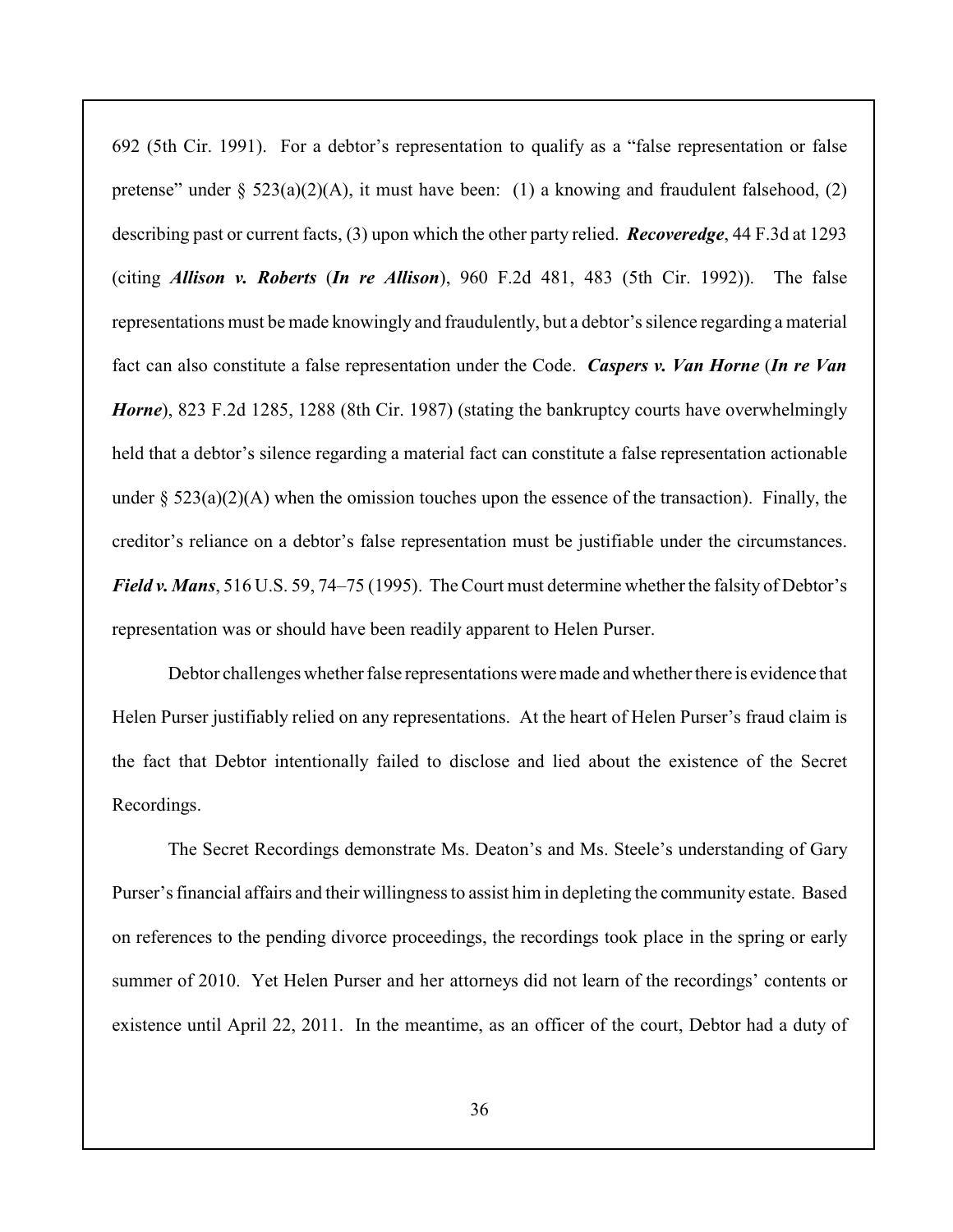candor and honesty to the court to truthfully answer discovery requests. *See* TEX. R. CIV. P. 13. Debtor staunchly denied the existence of any recordings to Helen Purser's attorneys after he had them in his possession. In turn, Helen Purser justifiably relied on her attorneys' informed advice based on false representations made by Debtor. *See Mans*, 516 U.S. at 74–75.

Knowledge of the recordings and their contents at the time Debtor's duty to produce them arose would have been extremely beneficial to Helen Purser in the Bell County lawsuit. The recordings put Debtor's then-client, Ms. Deaton, in a nearly indefensible position with respect to Helen Purser's claims against her. The pressure for Debtor's client to settle the lawsuit would have been immense in the face of recorded evidence of a scheme to defraud Helen Purser's marital estate. Armed with the recordings, Helen Purser's lawyers could have prepared a strong case for trial in little time. Knowledge of the Secret Recordings would have reduced litigation costs because, without them, it took longer to build a case based on circumstantial evidence. The lawyers spent significant time and resources to discover the existence of the Secret Recordings, and had to litigate further to establish their authenticity because of Shawn Richeson's involvement.

Moreover, knowledge of the Secret Recordings would have alerted Helen Purser to the potentially massive outflow of community funds much earlier in the proceedings. Because of Clayton Olvera's allegations, events such as the Driveway Incident, and the disappearance of large amounts of cash, Helen Purser knew that Gary Purser made gifts to the two women. Without the Secret Recordings, however, she had no way of knowing the magnitude of what the women were planning. The women seriously suggested Gary Purser keep all his money at Ms. Deaton's house in a safe to prevent the Purser Family's access to it. Instead, Helen Purser remained misinformed, the women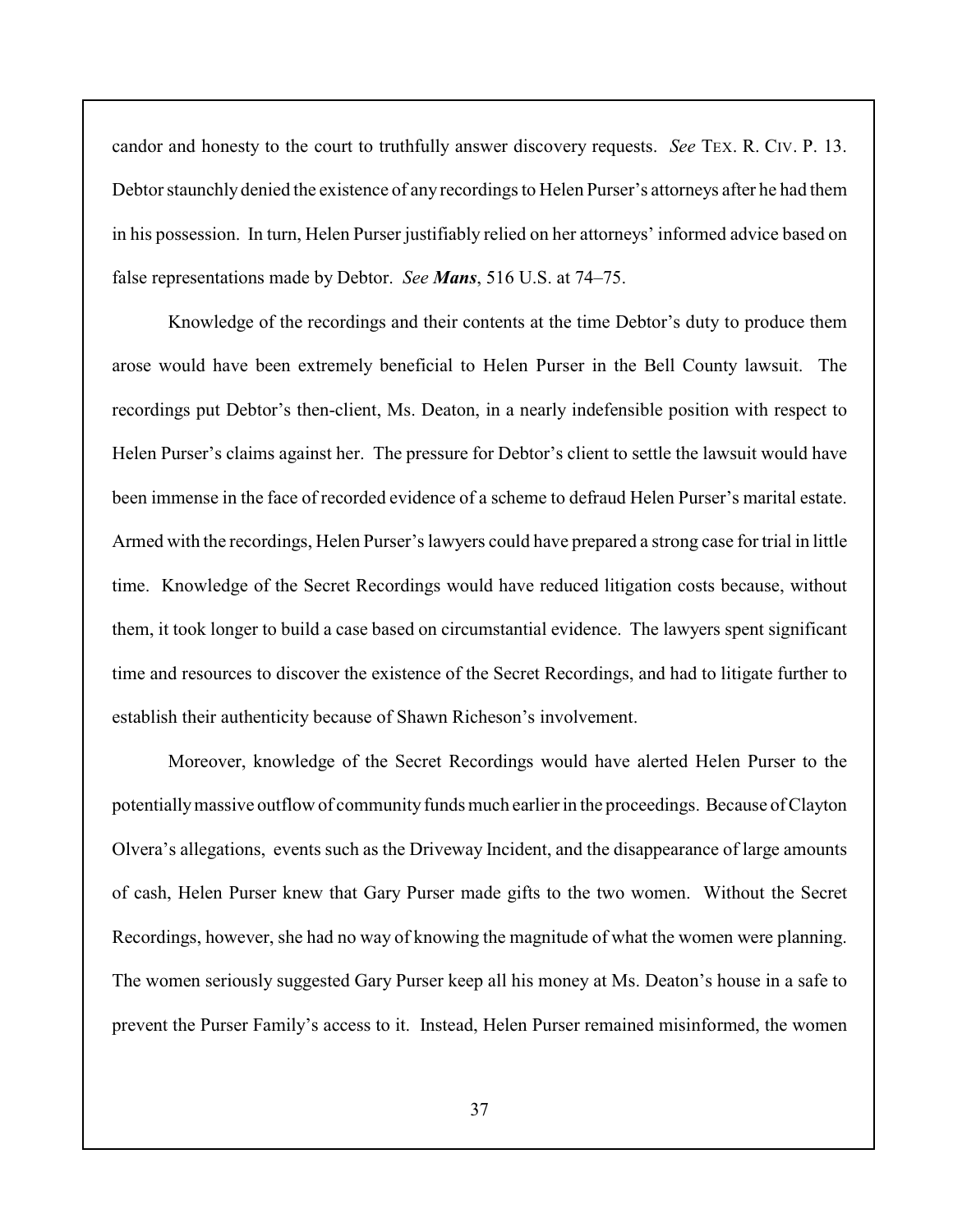were able to keep the gifts and had the opportunity to receive more, and Debtor attempted to leverage frivolous counterclaims for nuisance money.

"This circuit imputes fraud to debtors only if the fraudulent representations were made by a formal partner or agent." *Quinlivan*, 434 F.3d at 319. When an agent is utilized to accomplish fraud, the "debt . . . cannot be discharged even if the debtor did not know or had no reason to know that his agent was acting fraudulently." *Id*. at 320. State law is used to analyze the relationship between the parties. *Id*. at 319.

Since Helen Purser never gave him anything, Debtor believes  $\S 523(a)(2)(A)$  is inapplicable to his situation. Section 523(a)(2)(A) does not include a "receipt of benefit" requirement. *Winkler*, 239 F.3d at 749. Instead, "[t]he statute focuses on the character of the debt, not the culpability of the debtor or whether the debtor benefitted from the fraud." *Id*. Nonetheless, Debtor emphasizes that the statutory language does include an "obtained" requirement. Although he did not cite any cases in support of this position in his post-trial brief, at the summary judgment stage he relied on *In re Bain*, 436 B.R. 918, 922 (Bankr. S.D. Tex. 2010), for the proposition that "[e]ven though the debtor need not be the person who obtained money, property, services, or credit as a result of the fraud, someone must have obtained something." *Id*.

Assuming that *Bain* correctly states the requirements of section  $523(a)(2)(A)$ , Debtor ignores the fact that the Bell County jury found he both conspired and acted in concert with Ms. Deaton and Ms. Steele.<sup>17</sup> It is indisputable that Ms. Deaton and Ms. Steele obtained something from the

 $17$ The jury charge did not define the phrase "act in concert" but it did define conspiracy:

To be part of a conspiracy, more than one person must have had knowledge of, agreed to, and intended a common objective or course of action that resulted in the damages to Helen Purser. One or more persons involved in the conspiracy must have performed some act or acts to further the conspiracy.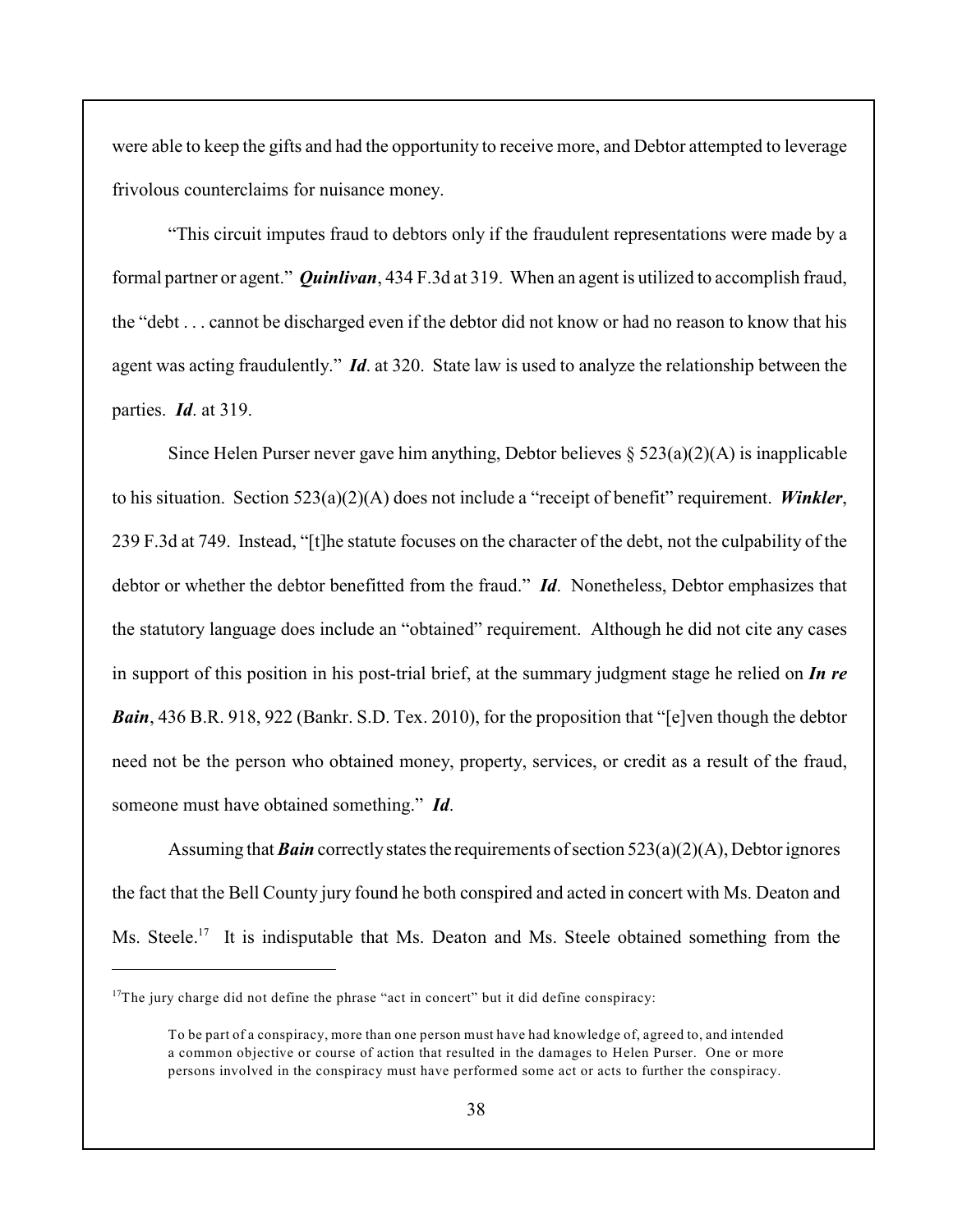conspiracy to defraud Helen Purser of funds from her community estate. Admitted in both this adversary proceeding and the Bell County lawsuit was a handwritten note by Gary Purser that memorialized cash gifts to the two women. (Pls.' Ex. 7). Next to the notation "Cash to Parties" Ms. Steele's name appears with the amount of \$70,000.00 beneath it, and Ms. Deaton's name appears with the amount \$6,000.00 beneath it. (*Id*.). Further, Clayton Olvera testified at his state court deposition that Gary Purser helped purchase a Toyota Camry for Ms. Steele by giving her \$5,000.00 every other week, provided her weekly payments of approximately \$500.00 for a time, helped pay for real estate classes she attended, purchased jewelry for her, and provided somewhere between \$2,000.00 to \$5,000.00 for Ms. Steele and Mr. Olvera to rent a trailer. (Pls.' Ex. 38). Ms. Steele testified at her deposition that Gary Purser gave her sister \$1,000.00, that he gave her multiple unspecified amounts for purposes of starting a sports bar business, that he gave her \$4,000.00 to purchase the Toyota Camry, and that he paid for her real estate classes. (Pls.' Ex. 152-E). During the Driveway Incident on April 29, 2010, Gary Purser drove to Ms. Deaton's house with approximately  $$10,000.00$  in hand.<sup>18</sup> Other testimony from the Purser Family likewise recounted how significant amounts of Helen Purser's community estate was given to Ms. Deaton and Ms. Steele.

Pls.' Ex. 152-A.

Each co-conspirator is responsible for all acts done by any of the conspirators in furtherance of the unlawful combination.

<sup>&</sup>lt;sup>18</sup>Ms. Deaton testified during this adversary proceeding that she never accepted any money or benefits from Gary Purser. The Court finds that Ms. Deaton's testimony was not credible because of extensive evidence to the contrary. In addition, on multiple occasions she mentioned that her alcohol use, combined with her extensive reliance on prescription drugs, caused her to be in a "blurred" or "blacked out" state during many of the events in question.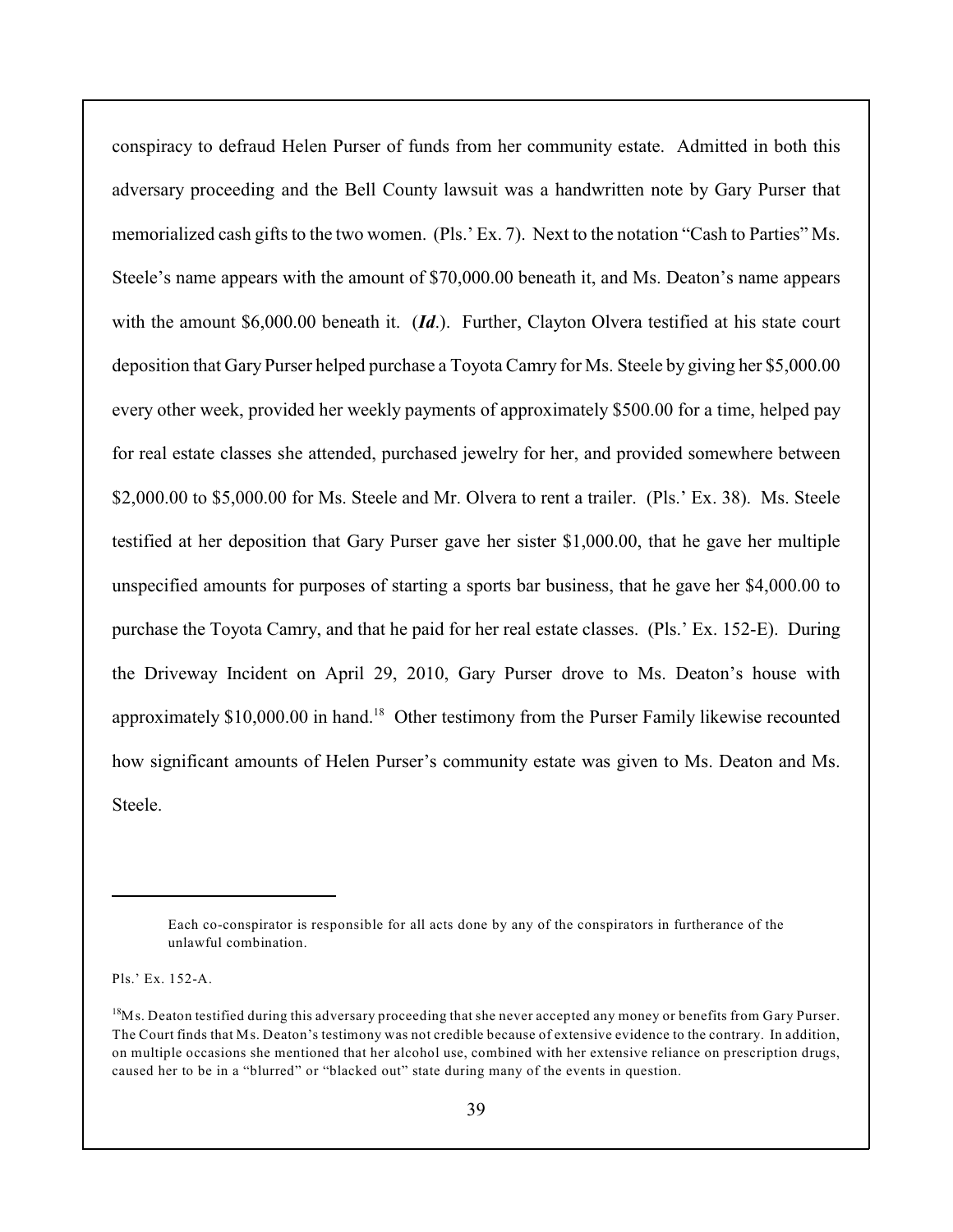In a videotaped interview admitted in evidence in this Court, Gary Purser spoke with Jack Crews about the money he gave the two women. (Def.'s Exs.  $17 \& 18$ ). Regarding Ms. Deaton, Gary Purser stated he gave her \$1,600.00 for a fence repair; \$4,200.00 for a roof repair; \$600.00 for medicine; approximately \$500.00 for her sister's car and house payment; and approximately \$1,000.00 in small increments to pay for miscellaneous bills. Regarding Ms. Steele, Gary Purser acknowledged that he gave her \$3,500.00 for medical bills; \$12,000.00 to pay for a medical operation; between \$3,000.00 and \$6,000.00 to help her purchase the Toyota Camry; \$300.00 for replacement car tires; and approximately \$500.00 in weekly cash payments. He also stated that he bought her a necklace worth \$1,400.00 and a watch worth \$400.00. The main reason he hired Clayton Olvera was because he believed Ms. Steele would benefit from Freytag Irrigation if it was successful. Realizing that Ms. Steele lived with Olvera, Gary Purser also cut their monthly rent by \$250.00 for her benefit when they moved into a duplex that he owned. Gary Purser stated that he paid her \$500.00 to \$1,000.00 on ten to fifteen occasions when she met with him at a Red Roof Inn hotel and had sexual contact. He believed this arrangement lasted until some point in 2010. In total, Gary Purser provided a rough estimation that he gave Ms. Steele between \$40,000.00 and \$50,000.00.

In light of this evidence, Debtor cannot contend that no one obtained anything from the scheme to defraud Helen Purser. Debtor's client, Ms. Deaton, along with Ms. Steele, obviously obtained money and gifts from Helen Purser's marital estate and Debtor sought to ensure that they not only kept what they had, but that they all would receive more in the form of damages or nuisance money.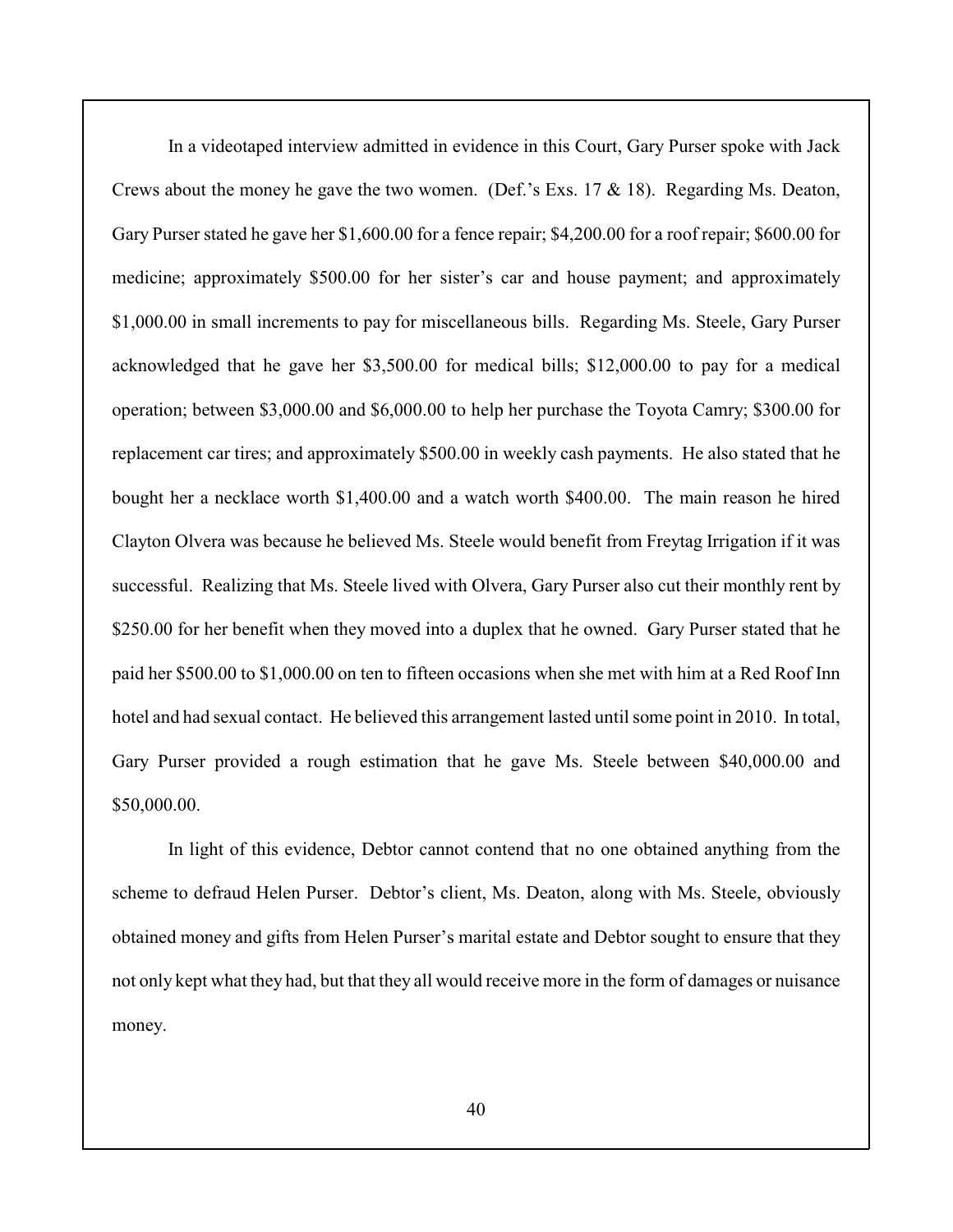Debtor's alternative position is that Helen Purser could not have justifiably relied on his actions and misrepresentations because he interacted with her attorneys rather than with her. Debtor fails to provide any legal authority in support of this position. Helen Purser justifiably relied on information that she learned from her attorneys, who obtained the information directly from Debtor.

In sum, the Court finds that Helen Purser justifiably relied upon Debtor's repeated knowing and fraudulent falsehoods in the Bell County lawsuit about the existence of the Secret Recordings and the legitimacy of the positions he asserted for Ms. Deaton. *See Recoveredge*, 44 F.3d at 1293. The Bell County judgment for fraud is nondischargeable under  $\S$  523(a)(2)(A). This includes the damage awards for past and future mental anguish and exemplary damages because "once it is established that specific money or property has been obtained by fraud . . .'any debt' arising therefrom is excepted from discharge." *Cohen v. de la Cruz*, 523 U.S. 213, 218 (1998).

### VII. *Affirmative Defenses and Privilege*.

Finally, Debtor asserts a variety of privileges and the First Amendment as affirmative defenses. The state court either rejected these defenses or Debtor did not assert them in the Bell County lawsuit, which was the appropriate forum. Either way, the Court finds that Debtor's defenses are precluded by collateral estoppel or without merit.

Under Texas preclusion rules, "collateral estoppel bars relitigation of any ultimate issue of fact actually litigated and essential to the judgment in a prior suit . . . ." *Schwager v. Fallas* (*In re Schwager*), 121 F.3d 177, 181 (5th Cir. 1997) (quotations omitted). "The requirement that an issue be 'actually litigated' for collateral estoppel purposes simply requires that the issue is raised,